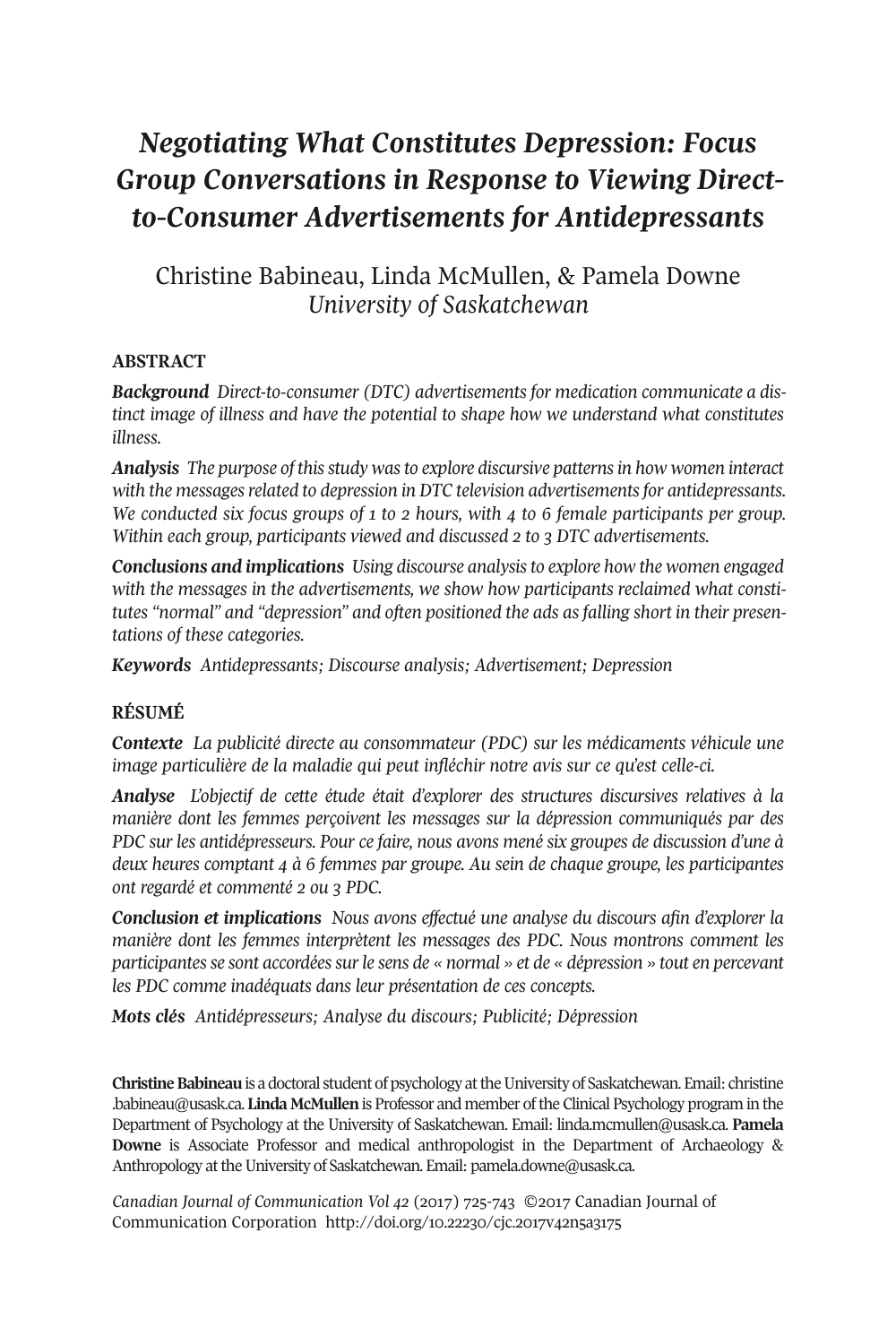Currently, there are two countries—the United States (U.S.) and New Zealand—that allow direct-to-consumer (DTC) advertisements for prescription drugs (Mintzes, 2006). In Canada, the only types of prescription drug advertisements permitted are reminder advertisements (i.e., those in which the medication is mentioned but not what it "treats") and "disease-oriented or help-seeking advertisements" (i.e., those that do not mention a specific form of treatment, but communicate health information, including promoting discussion with a physician**;** Mintzes, 2006, p. 1). Although these regulations are in place, various loopholes result in Canadians being exposed to DTC advertisements (Mintzes, 2006). In a study where DTC drug advertisement exposure rates in the U.S. were compared to those in Canada, Mintzes, Barer, Kravitz, Bassett, Lexchin, Kazanjian, Evans, Pan, and Marion (2003) argued that, though the U.S. population experienced higher exposure, Canadians still reported exposure, and exposure was related to more requests forthe advertised medication in both populations. Some researchers have indicated that women can be considered a target audience for these types of advertisements (Brownfield, Bernhardt, Phan, Williams, & Parker, 2013), which is unsurprising in the context of advertisements for medications such as antidepressants, since Pratt, Brody, and Gu (2011) have demonstrated that women are more likely to use antidepressants. As such, discussion of DTC advertisements is relevant within a Canadian context, and consideration of how women, in particular, engage with advertisements for antidepressants is especially pertinent.

Although there is evidence that individuals do not consume health messages passively (Lock, 2012), some researchers argue that DTC drug advertisements can impact the public. For example, Singh and Smith (2005) indicated that just under half their sample reported having sought information about a drug after having viewed an advertisement. Further, just under 20 percent oftheir sample reported having asked their doctor about a brand of medication after having viewed an advertisement, with slightly less than 60 percent of that number reporting physician compliance. Similarly, other researchers have found that DTC drug advertisement spending and/or exposure was associated with increased visits to physicians, including for the purpose of inquiring about, requesting, or attaining a medication (Bell, Taylor, & Kravitz, 2010; Iizuka & Jin, 2005; Joseph, Spake, & Finney, 2008). At the same time, researchers have highlighted that consumers are skeptical or sometimes critical of the information presented in DTC drug advertisements, and that individuals pay varying levels of attention to and have diverse types of engagement with these advertisements (Alperstein, 2014; Arney, Street, & Naik, 2013; Bell et al., 2010; Joseph et al., 2008).

Critics have also argued that the pharmaceutical industry, including through DTC drug advertisements, "disease mongers" and medicalizes (Arney & Menjivar, 2014; Conrad, 1992, 2005; Healy, 2006; Moynihan, Heath, & Henry, 2002), and that it focuses on a biomedical model of illness (Greenslit & Kaptchuk, 2012; Grow, Park, & Han, 2006).Disease mongering and medicalization are two related concepts thatforeground how the categories of illness are expanding to include a broadening range of experiences that can be treated medically (see Arney, & Menjivar, 2014; Conrad, 1992, 2005; Healy, 2006; Moynihan, Doran, & Henry, 2008; Moynihan et al., 2002). Focusing on the biomedical construction within advertisements for antidepressants specifically,re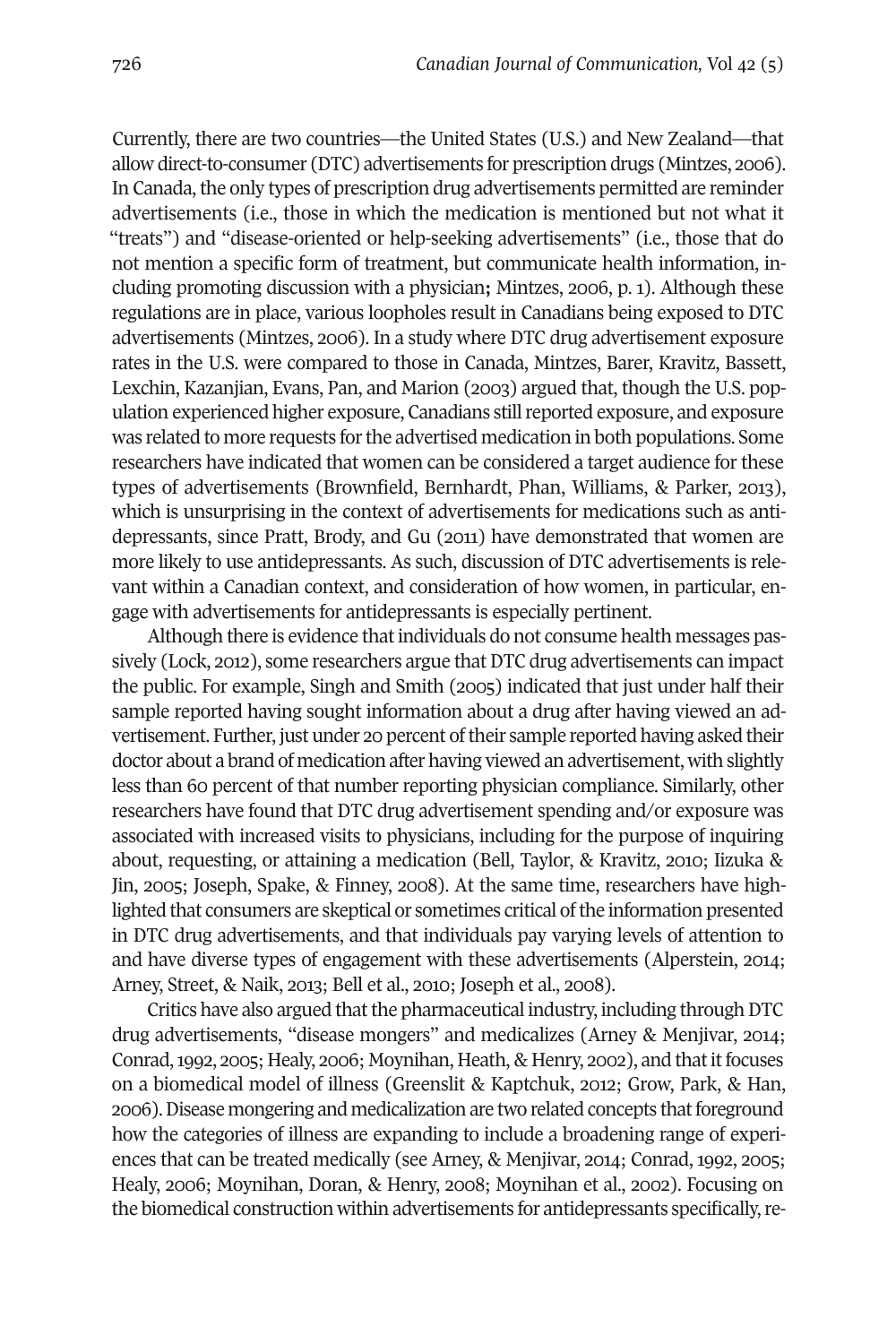searchers have shown that exposure to such advertisements can impact perceptions of depression and its treatment (An, Jin, & Brown, 2009). Specifically, An and colleagues (2009) found that individuals who had higher levels of exposure to antidepressant advertisements tended to have more positive perspectives of using antidepressants and positioned these medications as a primary treatment for depression, though this impact was found to be at least partly mediated by prior experience with depression.

Several researchers have explored the impact of the constructions of depression and its treatment in DTC advertisements for antidepressants, though findings have been mixed. For example, Corrigan, Kosyluk, Fokuo, and Park (2014) found that members of the public who were exposed to a Cymbalta (antidepressant) advertisement were "less likely to offer them [individuals with a mental illness] help, more likely to view them as dangerous, and more likely to endorse social avoidance" (p. 797), though the researchers observed an opposite pattern among those with a mental illness. At the same time, Ball, Liang, and Lee  $(2014)$  found that, though the advertisements they reviewed did not present overt messages that could undermine stigmatizing misconceptions about mental illness, these ads did present information on prevalence, which could reduce stigma through normalizing the diagnosis of depression.

A biomedical conception of depression provides a dominant cultural discourse through which depression is framed, and it is evident from the discussion above that advertisements for antidepressants tend to reify this model. Exemplifying the cultural availability ofthis biomedical discourse, Sigurdson and McMullen (2013) showed that, when talking about the controversy of the over- and under-diagnosis of depression and its treatment with antidepressants, individuals often made a distinction between "real" medical depression and normal experiences of distress. Further, these individuals also emphasized the importance of medical treatment for "real" or serious depression. Although some scholars have argued that a biomedical construction of mental illness might help reduce stigma, others have contended that this model does not relate to level of stigma and could even be linked to an increase in stigma as defined, for example, as the amount of preferred social distance from individuals with a mental illness, and "perceptions of dangerousness" (Angermeyer, Holzinger, Carta, & Schomerus, 2011; Pescosolido, Martin, Long, Medina, Phelan, & Link, 2010, p.1322). Further, many scholars have claimed that the cultural categories of illness have been expanding to encompass a broadening range of experiences, some of which might have previously been considered "normal" (Conrad, 1992, 2005; Healy, 2006; Moynihan et al., 2002, 2008). There is also evidence that a discourse critical of medicalization has entered public talk (Moynihan et al., 2008; Moynihan & Henry, 2006).

As such, the discourses about depression and treatment within DTC antidepressant advertisements, and how the public interacts with these culturally available discourses, are not inconsequential. Many scholars have discussed the content of these advertisements (see An & Kang, 2011; Ball et al., 2014) and have explored how individuals interact with them, but researchers have typically used survey and questionnaire methods, which are valuable, but could be further nuanced through in-depth qualitative study (see Alperstein, 2014; Park, Ju, & Kim, 2014; Wood & Cronley, 2014).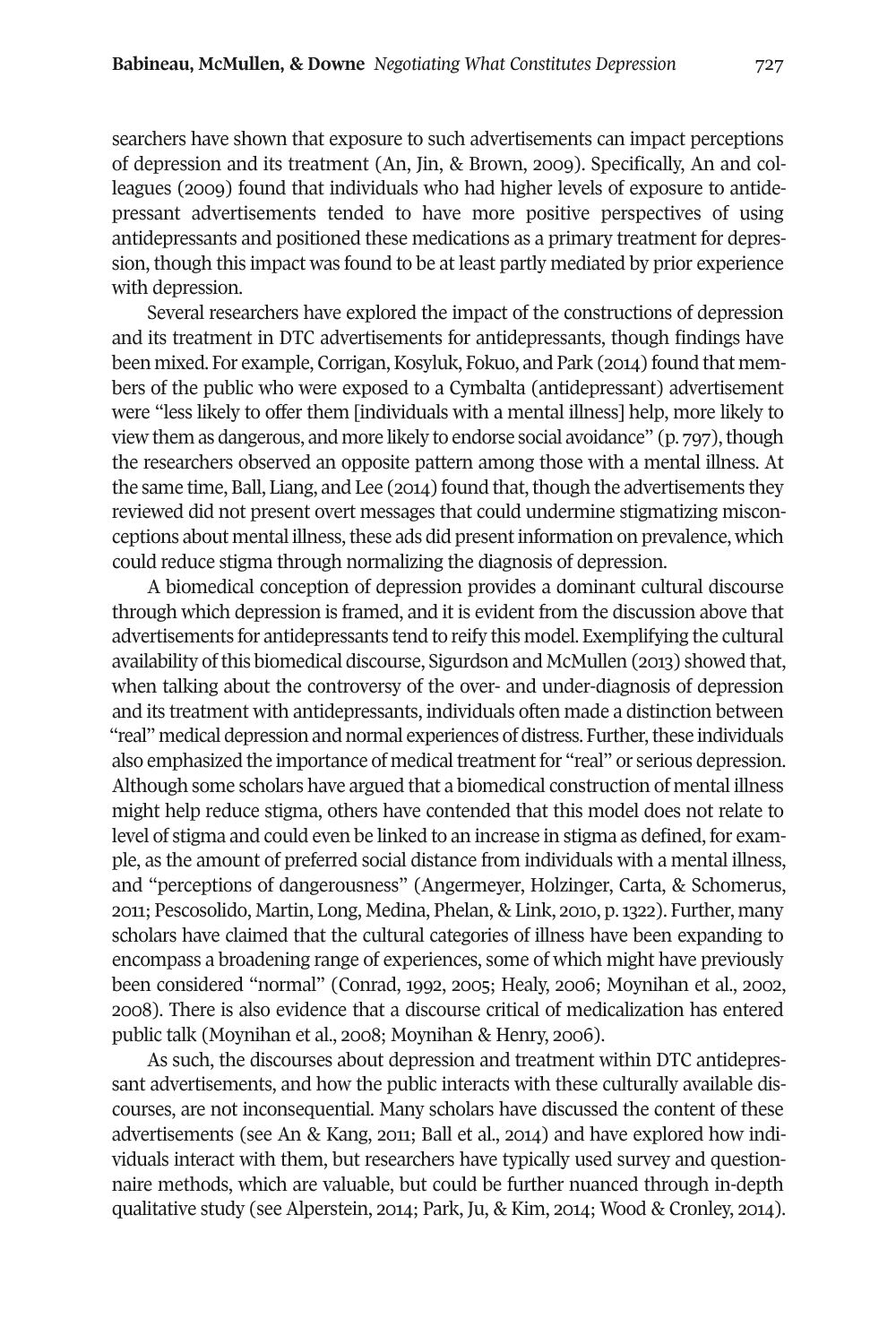Based on this gap within the literature, the main question of this research project is "How do women negotiate the presentations of depression inDTC televised advertisements for antidepressants?"

#### **Methods**

For our study, we conducted semi-structured focus groups with women in Saskatchewan, Canada. Wilkinson (1998) argued that focus groups are ideal for exploring talk in relation to meanings of health and illness and for in-depth discussion. Krueger and Casey (2009) stated that a "focus group presents a more natural environment than that of an individual interview because participants are influencing and influenced by others" (p. 7). Though we do not agree that focus groups are necessarily more "natural," this interactive component fits well with our emphasis on how presentations of depression are negotiated. Although focus groups can contribute to the researcher(s) having less control in data collection, which can be considered an issue or limitation of this method (see Krueger & Casey, 2009; Wilkinson, 1998), Wilkinson (1998) argued that this lessened control can actually be valuable in a context where one is interested in exploring participants' language use and meaning construction.

#### *Recruitment*

We recruited participants through the use of printed posters, which we placed on bulletin boards at the local university, on outdoor bulletin boards throughout the downtown core, and in some local businesses. We also used online advertisements on the University of Saskatchewan's announcements and on the community events section of Kijiji. We provided \$20 compensation to each participant.

#### *Participants*

After participants communicated interest in taking part in the study, we individually administered (via email or phone) a brief demographic questionnaire (with questions such as age, length of time living in the area). We limited the demographic information we collected to help maintain participant confidentiality, due to the potentially sensitive nature ofthe topic, and also because we were notinterested in aggregating this information to make group-based claims. In total, we recruited 27 participants.

Since some researchers have positioned adult women as a potential target audience of DTC drug advertisements (Brownfield et al., 2013), we recruited only women (18+ years of age). Focus group composition by age was as follows: group 1 (26, 28, 32, 34, 35), group 2 (18, 26, 26, 26, 29), group 3 (24, 24, 25, 26, 27), group 4 (32, 37, 38, 51), group 5 (19, 23, 28), and group 6 (35, 38, 40, 41, 55), with a mean age of 31.2 years and a range of 18 to 55. We offered one set of focus groups to women who were younger, and one set to women who were older in the event that age might be helpful in understanding our data; however, we did not focus on age for the analysis in this article. We executed the age "grouping" in a flexible manner based on the age range of participants who indicated interest in taking part in the study. In addition to this age consideration, we offered the participants pre-set focus group options (usually 2) on a first come, first serve basis until each group was full.

#### *Materials*

We chose three advertisements for participants to interact with: one advertisement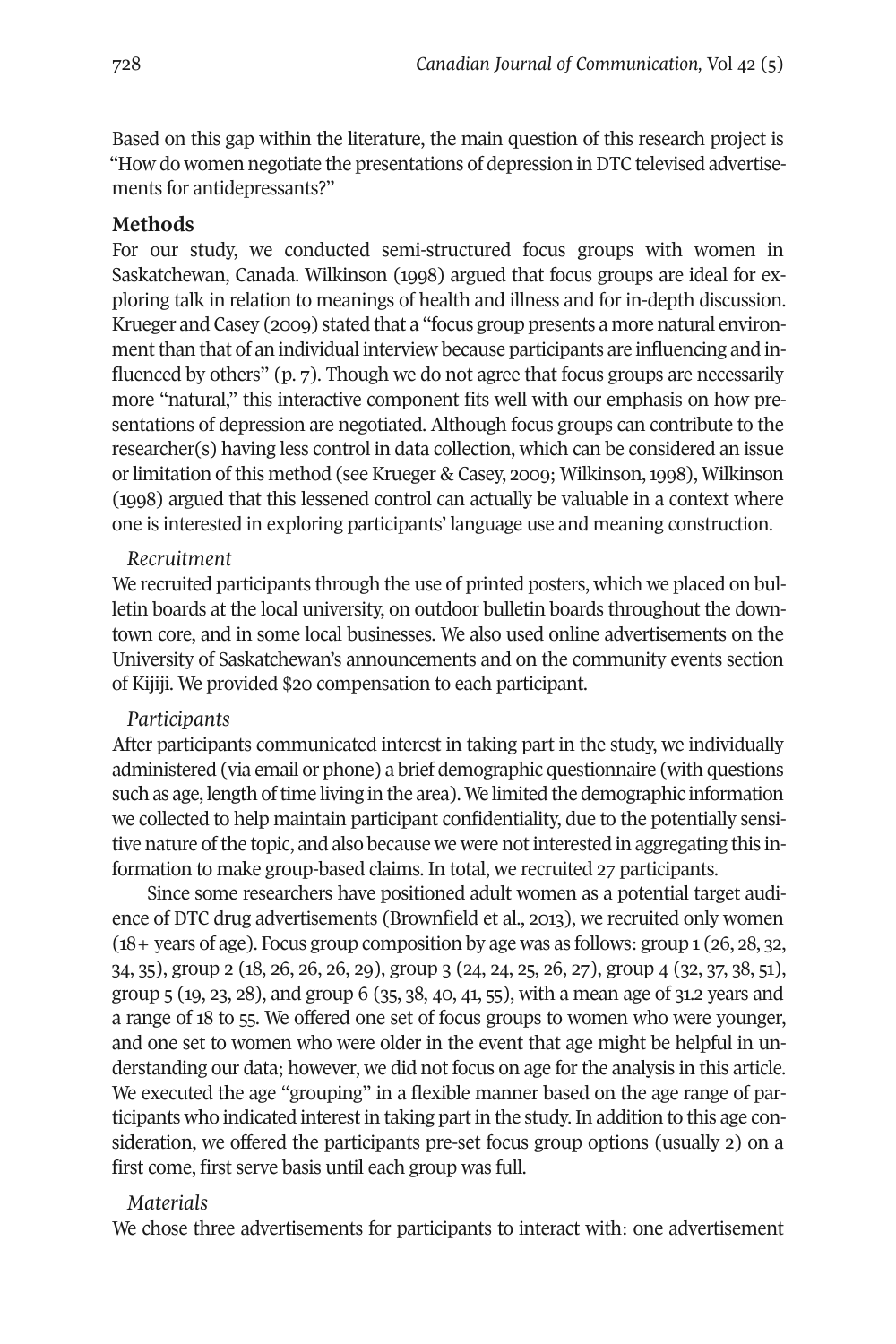each for Cymbalta, Zoloft, and Pristiq. We chose these advertisements based on availability and researcher familiarity with the campaigns as well as their varied content. In a content analysis of DTC prescription drug advertisements on television, Ball and colleagues' (2014) sample included advertisements for Cymbalta, which could indicate the relevance of the advertisement campaign. Further, the Cymbalta advertisement we chose demonstrated multiple individuals in varying contexts as experiencing depression, which provided multiple potential constructions of depression for the participants to interact with. Additionally, in a study in which An and Kang (2011) analyzed print advertisements for stigmatized illnesses over a 10-year period, advertisements for both Cymbalta and Zoloft occurred, which, again, indicates their relevance. Moreover, the Zoloft advertisement we chose is one that has been uniquely associated with antidepressant medication (i.e., through a stylized figure). We included the Pristiq advertisement because we had seen various iterations of it and because it portrayed a woman with depression in a different context (i.e., at work).

In total, the Cymbalta advertisement was approximately one minute 16 seconds long. Discussion of risks and side effects began at 22 seconds and continued until just before the end of the advertisement. The main slogans of the advertisement emphasized that depression hurts. The advertisement started by listing some symptoms of depression. Within the advertisement there were three main scenarios: a woman getting out of bed looking gloomy and dishevelled; a man at a social gathering but not engaging; and a woman sitting in a chair looking very upset, and minimally engaging with her dog. As the discussion of Cymbalta's risks and side effects began, there was a transition in the experiences ofthe three focal characters;they seemed "happier" and able to "engage" more. The advertisement ended by recommending that the listener consult her or his physician. We used the following link to access the advertisement: http://www.ispot.tv/ad/7V1E/ cymbalta-depression-symptoms.

The Zoloft advertisement was approximately one minute in length. The discussion of risks and side effects started at about 36 seconds and continued until just before the end of the advertisement. The main character was an oval-shaped white cartoon figure that looked glum and was being followed by a grey cloud raining on it. A blue bird flew around the character chirping, but the character did not interact. Depression was constructed as potentially relating to levels of neurochemicals (i.e., an imbalance), which the medication helped to regulate. This was demonstrated through a visual diagram of neurochemical transmission, though the narrator stated that the sources of depression have not been identified. Following the presence of medication, the cloud started to dissipate, and the cartoon character began jumping forward, smiling, and acknowledging the blue bird. The advertisement again ended with a directive that the listener should consult her or his physician. The Zoloft advertisement can be found at: [https://www.youtube.com/watch?v=twhvtzd6gXA.](http://www.ispot.tv/ad/7V1E/)

Like the Cymbalta ad, the Pristiq advertisement was approximately one minute 16 seconds long. The discussion ofrisks and side effects started at 35 seconds and continued until near the end of the advertisement. The central character appeared to be an African-American woman working in a shop. The advertisement opened with her describing her depression and how she had to wind herself up frequently (a metaphor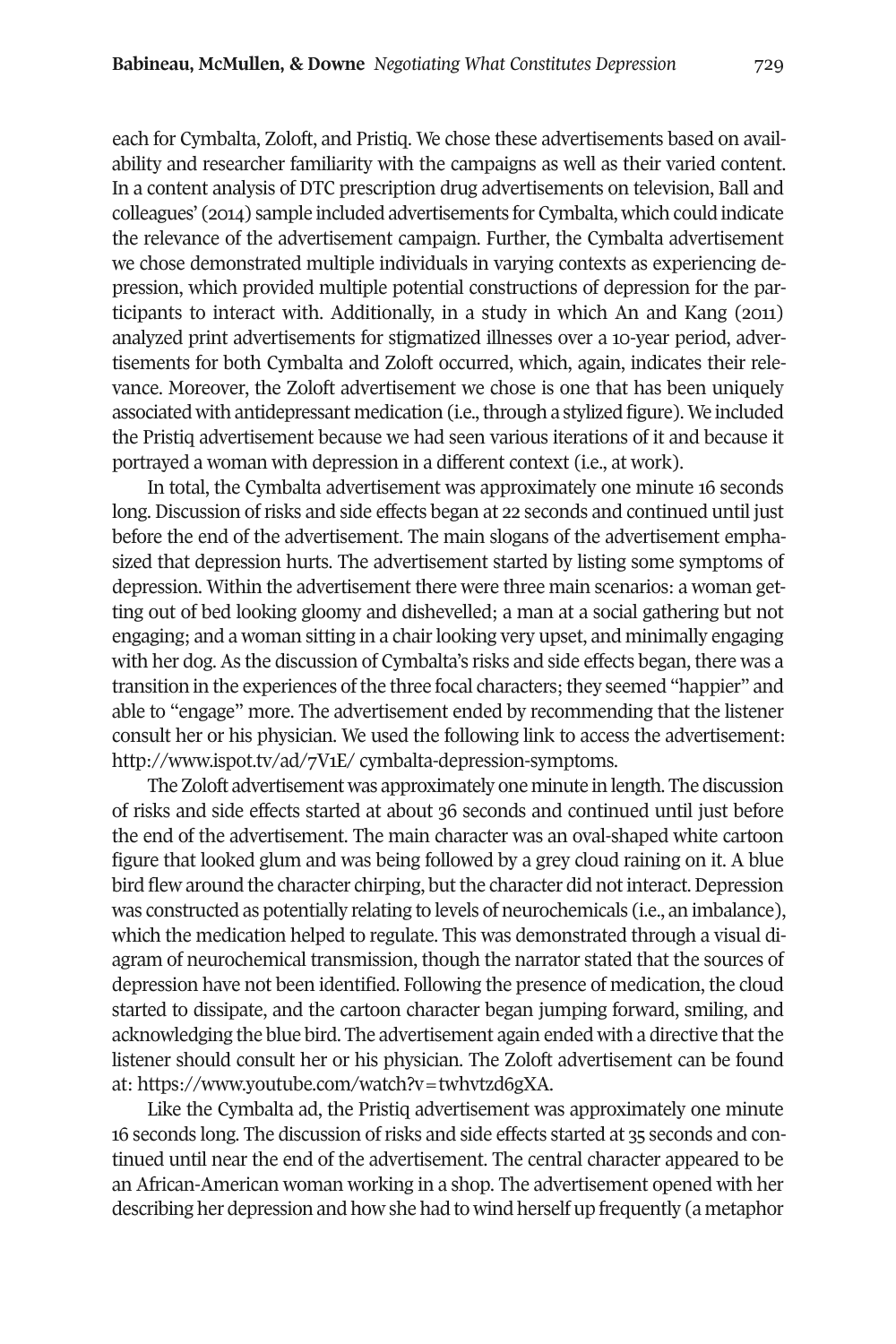demonstrated through the ad imagery of a windup doll). The advertisement emphasized that depression was biological through the use of a diagram showing how the medication was hypothesized to work on neurochemical transmission. It ended with an emphasis on Pristiq as integral to the woman's getting well (as evidenced by her smiling and working in her shop), and by encouraging the listener to consult her or his physician. The Pristiq advertisement can be found at http://www.youtube.com [/watch?v=uVNZ8ZBP5gY.](http://www.youtube.com/watch?v=uVNZ8ZBP5gY)

# *Procedures*

This project was approved by the research ethics board of our university. The focus groups took place in a private room in a community centre in a city in the Canadian Prairies. After listening to a verbal overview of the study, participants completed consent forms. As mentioned, all groups were semi-structured, and they were one to two hours in duration. The moderator (CB) used a question guide to encourage initial discussion as well as prompts based on participants' talk. Questions from the guide include the following samples:

- 1 What is your impression of this advertisement?
- 2 What struck you in particular about the advertisement?
- 3 In this advertisement, they show images of individuals with depression before and after treatment. What is your reaction to the depiction of depression before treatment?
- 4 What is your sense of the extent to which this depiction of depression fits your overall perception of depression?
- 5 In this advertisement, the focus is on the individual depicted as suffering from depression despite having a seemingly normal or enjoyable life. What is your reaction to this depiction of depression?

The moderator altered ordering and wording of the questions based on the focus group discussion. If a question was answered before the moderator asked it, the moderator did not ask the question directly, but instead prompted the participants to say more.Group 4 viewed only the Cymbalta and Zoloft advertisements due to time, while all other groups viewed all three advertisements in varying orders. Discussion occurred following each advertisement, and there was a summary discussion at the end of the session.

# *Data collection*

We audio-recorded the focus groups, and a male note-taker recorded the speaking order. We then transcribed all audio-recordings verbatim and used the transcript notation presented by Lafrance (2009; see the Appendix). We removed identifying information and used numbers (1 to 5) to refer to participants. Following each excerpt, we included, in square brackets, the number of the focus group  $(1 \text{ to } 6)$  and the name of the drug in the immediately preceding advertisement that was viewed by the participants (i.e., [1 Cymbalta]).

# **Methodology**

We adopted a social constructionist position, which focuses on the co-constructive, contextual, and flexible nature of meaning, and eschews the notion that there is one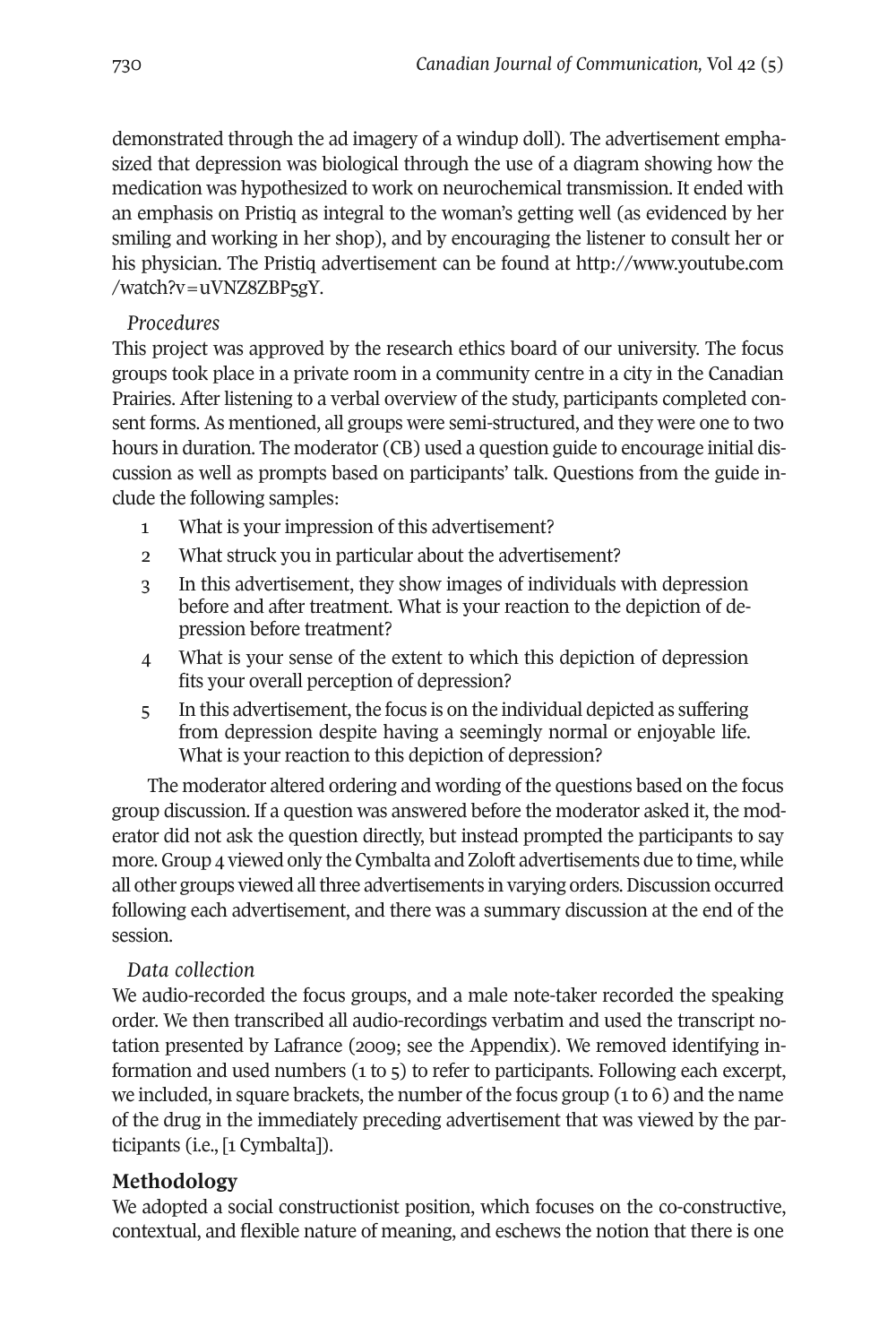truth that can be accessed (Burr, 1995). This position fit with the method of analysis of our study as well as with our goals, which were to explore talk without evaluation of its "truthfulness."

Given this position and our research goals and question, our analysis consisted of the approach to discourse analysis presented by Potter and Wetherell (1987), Potter (1996), and Wood and Kroger (2000), in which the performative and constructive nature of talk was emphasized. As such, the questions of "how … discourse is put together, and what is gained by this construction" (Potter & Wetherell, 1987, p. 160) guided our analysis. We focused on participants' uses of various discursive devices, such as wording and sentence structure, to explore how language was used and the potential consequences of these uses of language. The analysis consisted of several readings of the transcripts (often while listening to the audio-recording), the search for relevant sections of the transcript that were specific to our research question, and the extraction of these sections for in-depth analysis.

#### **Analysis/Results**

Within the focus groups, the women undermined the claims to depression and "normal" within the advertisements, which opened space for them to stake their own (counter)claims to these categories, which they did both overtly and covertly. In what follows, we delineate how participants used specific discursive devices and resources (e.g., word choice, sentence structure, arguments) to accomplish these moves (see Potter, 1996, for a discussion of the use of discursive devices to undermine and defend claims). We demonstrate how, through this critical engagement with the advertisements, the women reclaimed normal, reclaimed depression, and demonstrated caution in defence of their claims, which also introduced ambiguity in relation to the definitions of what constitutes normal and depression.

#### *Reclaiming normal*

The implied claims to normal made by the advertisements were often troubled and undermined by the women through various linguistic resources. For example, the women both directly and indirectly constructed ways the advertisements blurthe line between normal and pathological. We deduce ourreference to "normal" from the participants' discursive positioning(s) of the categories they were constructing as general or common. Specifically, the women made reference to grief and sadness, stress, general hurting, lacking energy, feeling bad, or a general lack of productivity, which they often downplayed or trivialized in a way that emphasized their normalcy. By doing so, they reclaimed "normal" from the risk of being positioned as pathological through the advertisement's claims.

In this excerpt, rather than simply saying that the experience in the advertisement does not warrant antidepressants, the participants discuss a normalized way that the experience could be treated.

CB: […] *How doesthat metaphor:* [of the windup doll] *for depression kind of fit with how you understand depression, kind of thing.*

1: it doesn't fit for me at **a:ll:**, like it— it **really** doesn't, I think that's that's r— be **somethin:g:** you would give if you're advertising those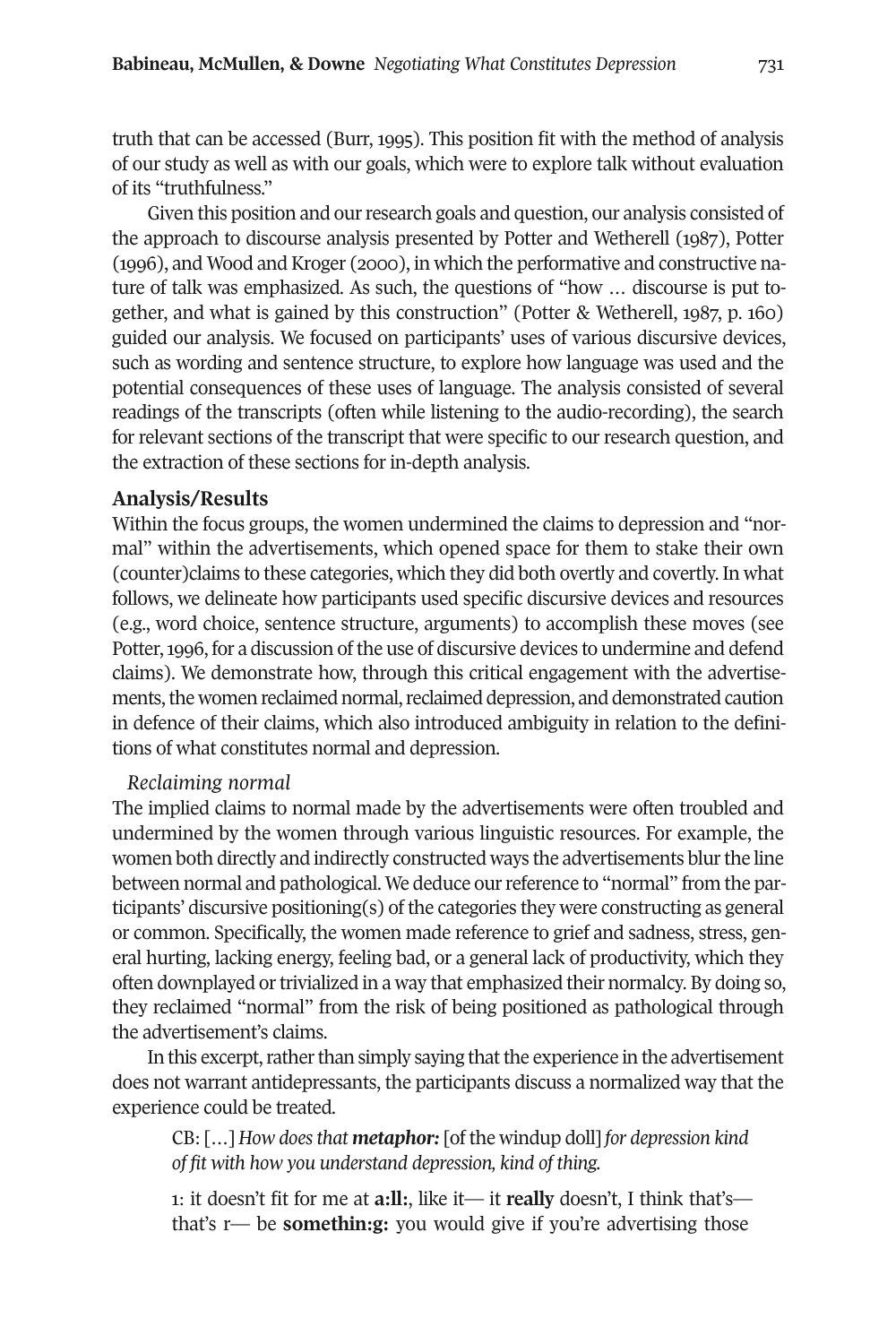24-hour energy drinks or whatever they are, you know what I mean [3: ((laughs))], like kind of like you are just**tired** and don't wantto [3: yeah] but for **depression** it is **no:t**, it's— **yeah, right**!— =

3: = like you don't have **energy and**—or you don't **want**to do something then you have to **make** yourself to do something [1: yeah:], it's like winding up, you just ((someone laughs)) [1: yeah] like, ok, I have to clean up my **house** [1: yeah ((laughs))], ok ((laughs)) Ijust have to **go** and **do** that.

1: you don't need an **antidepressant**, you need a cup of **coffee**, like ((laughs)) it's just, I don't know … out of touch from what **I** would think. [5 Pristiq].

Here, we see an instance in which the participants strengthened their claims, including to normal, through collaboration and consensus. For example, they did not directly refute each other's claims, but worked together in constructing a joint claim to normal.

On several occasions the participants communicated that the advertisement did not fit with how they viewed depression (and through contrast, "normal"). Note the use of extrematization ("using the extreme points on relevant descriptive dimensions" [Potter,1996, p.187]) and emphasis to express a lack of "fit" of the presentation in the advertisement and the participants' constructions: "It doesen't … at **a:ll:**," "out of touch," and "**really** doesn't." The disconnection between the representation of depression in the advertisement and the participants' accounts set the tone for the subsequent reclaiming of "normal."

Aclear positioning ofthe experiences (i.e., a lack of energy) as "normal" is evident through the women's references to how the experiences could be addressed (e.g., with a cup of coffee). It can be assumed that this reference to normalized and minimized treatments by the women implies the treatment of something common. Further, "not being able to do what you need to do" was positioned by the participants as a reference to choice or something under personal control, which might relate more to character (e.g., laziness) than pathology.

In the next excerpt, the participants specifically reclaim "normal" by discussing a rejection of the medicalization of stress or sadness.

1: I guess a person::? … u::m who is::— would have some **stressor** or some sort of other, maybe for a **week**, or five days, or he is feeling **sad** for five days, after seeing this thing, he **mi:ght** think that … he needs to take some medi**cation,** or he won't **get over** it without the medication? [4: yeah] I— I think that's— that's … not … that's not **fa:i:r**—

4: —I think that **should** be included, that [1: yea:h] **time** frame, because there is a **time** frame [1 Cymbalta]

Reference to stress and sadness works to associate the presentation in the advertisement with common experiences (i.e., to normalize it; see Potter, 1996 for a discussion of normalization). Further, saying that it is "not fair" that treatment of sadness and stress would be medicalized emphasizes the distance between experiences that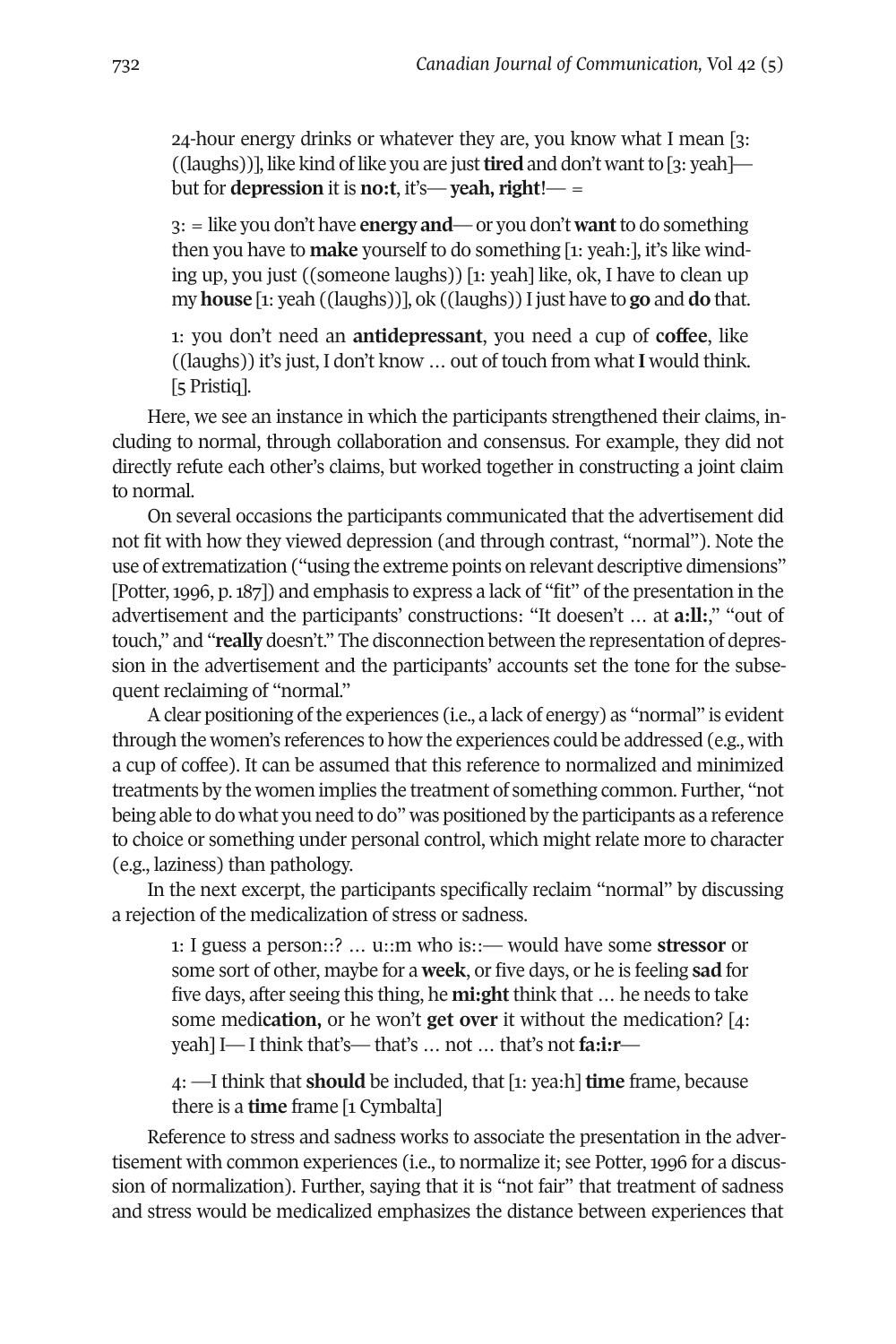are constructed by the women as normal versus pathological. Additionally, the participants say that the advertisement positions medication as necessary in the context of such experiences as "sad[ness]," and they are critical of this positioning. It is implied that the advertisement is abnormalizing normal experiences (i.e., through medicalization; see Potter, 1996, for a discussion of abnormalizing). The participants also attempt to undermine the claims in the advertisement by arguing that they do not provide complete information (e.g., on time frame). In doing so, they subtly present (counter)claims about what constitutes normal (i.e., sadness for a few days) and reposition what is presented in the advertisement as normal.

#### *Reclaiming depression*

The focus group participants frequently trivialize and downplay the presentations of depression in the advertisements through, for example, claiming that they reflect something like the flu or a cold, sadness, a lack of energy, a lack of productivity, and anxiety, but not depression. In this way, the participants construct the advertisements as falling short in their claims to depression. In contrast to the claims in the advertisements, the women construct their own (counter)claims to depression in an "attempt" to "reclaim" it as severe, uncommon, and serious.

In the following excerpt, the participants engage with the notion of stake (i.e., vested interest; see Potter, 1996) in their rather complex construction of the advertisement.

1: […] I quite **like** the adverts, butit was quite **va:gu:e**, you know, it didn't sa::y what**level** of depression you have to **be::**? O::r … you know, so how long the **effects** would last **afterwards**, and…

*CB: M: yeah…anybody else?…Kind of yourimpression of uhm: depression after treatment, and how it is represented kind of thing?…*

3: that if you take this pill it will just go **awa:y** [1: yea:h] *[CB: M:]*, and you will just go **back** to … a **happy** life of, or whatever, you— [1: a British cup of **tea**] yeah, that it will just— it will just go **awa::y**, that it will just make it go away, kind of **disappear**.

*CB: Kind of how does that fit with how you perceive kind of antidepressant treatment as working kind of thing*

1: Really, an— **against** what my perception of it is, yeah […], I thi— it is certainly advertising it like a flu:, but like it— if you have a co:l:d, you know, it is like you take these tablets and you will be better in five da:y:s:, you know, it— They are advertising it like that, but for me depression is nothing like that, it— it is much more longer ter::m [4 Zoloft]

Though the women critically engage with the advertisement, such as by constructing its messages as vague and not fitting their perception of depression and treatment, participant 1 does indicate that she "likes" the advertisement, at least in some regards. As such, this excerpt demonstrates that, though there is criticism of the messages in the advertisements, conversation within the focus groups is not solely negative toward them. At the same time, the women in this excerpt jointly undermine the advertisement's claims to depression, and (re)claim depression as severe and serious.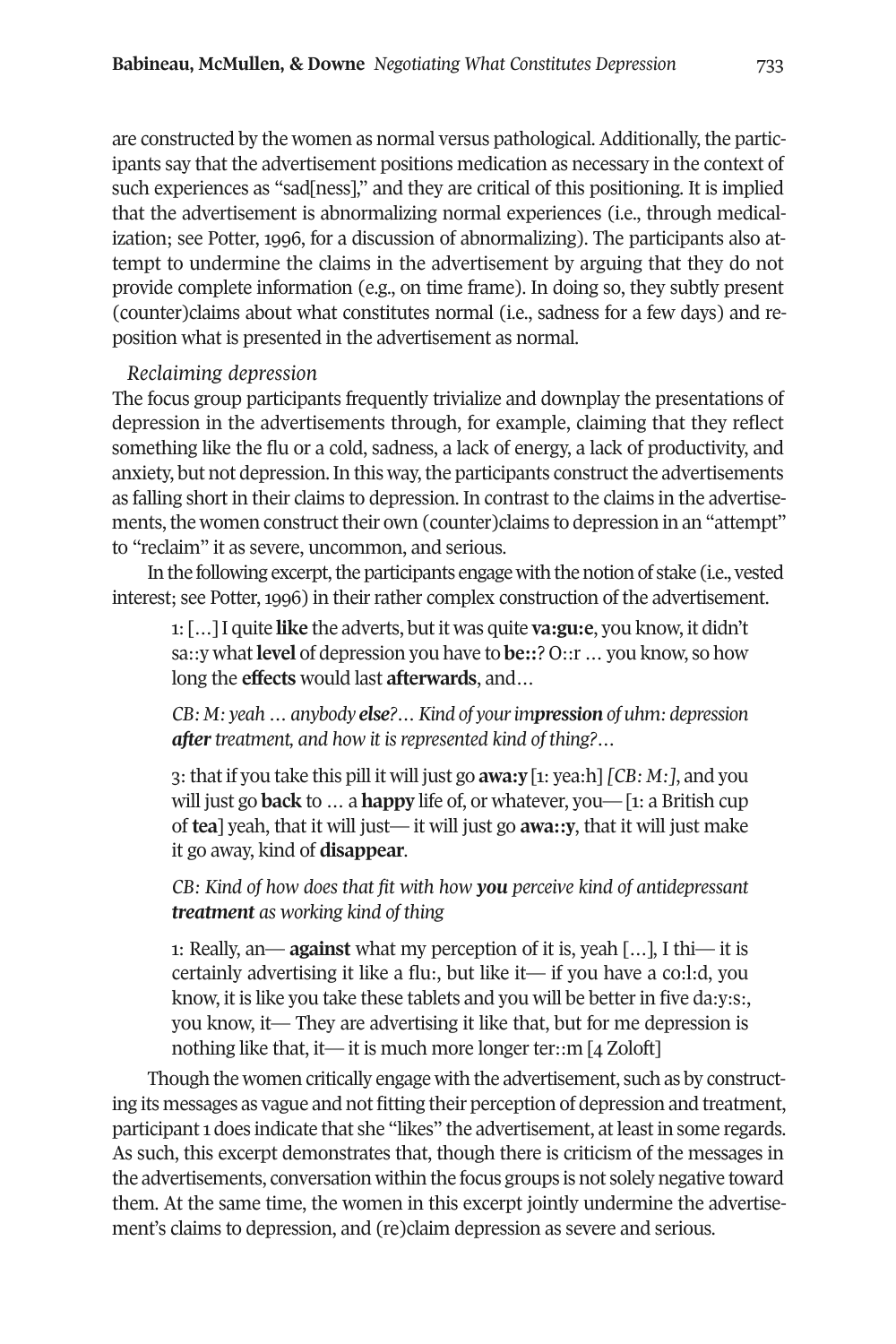Participant 1 starts to undermine the advertisement's claims through constructing them as vague, and through contrasting that the ease of treatment of depression portrayed in the advertisementis literally opposite to or "against" her perception. Nearing the end of the excerpt, we can see the culmination of this critical interaction with a more direct criticism of the advertisement's claims to depression itself, and the production of a more direct (counter)claim by the women. For example, participant 1 makes a comparison between the presentation of depression in the advertisement and the "flu" or a "cold." Having the flu or a cold are medical aberrations from the "healthy body," though relatively common experiences. A cold and the flu also tend to be, in general, fairly banal and easily treated. This ease of treatment is also referenced in the participant's construction of a relatively quick "healing" time. So, the presentation of the dis-ease in the advertisement is positioned by the women as a common experience and, as such, is normalized and minimized (see Potter,1996, for a discussion ofthese discursive moves). This reference to a cold and the flu builds on participant 3's criticism of the advertisement's claim—that it portrays an ease of treatment (i.e., the depression just disappears with treatment).

This reference to a cold and the flu becomes particularly relevant when considering that participant 1 states that "depression is nothing like that." Participant 1 uses extrematization (i.e., "nothing like that") to undermine the advertisement's presentation and support a counter-claim, which further builds on her claim that the ease of treatment in the advertisement literally opposes her perception. As such, in contrasting depression and the presentation in the advertisement, the women construct depression as something beyond a cold and the flu, something more serious or severe. Also note participant 1's use of "much more" in reference to "longer term." This reference to quantity in the context of temporality emphasizes the difference in severity between depression and the alternative experiences presented in the advertisement.

The criticizing of the advertisement, and undermining of its claims, is further supported by participant 1's use of the word "advertising." Her use of this word foregrounds the stakes in the presentation of depression and treatment in the advertisement—to sell a product. Citing the potential intentionality in the presentation of depression raises the possibility that the advertisement is not necessarily "unbiased" and opens up space for the participants' (counter)claims.

In this next excerpt, the participants construct the importance of distinguishing depression from sadness, as well as the potential detrimental outcomes ofthis distinction not being clear.

3: Yeah, I agree. I feel like that's the **education** [1: Mhm], is realizing that depression and **sadness** that we all feel, that **everyone** knows what it's like to feel? They're **different**, they are very **different things?** *[CB: M:]* … […]

*CB: Um … to what extent do you think the ad … differentiates, 'cause you said kind of there is a difference between sadness and depression kind of thing?*

3: I don't feel like it addresses that at all *[CB: M: ]* ... I feel like that's what's **missing**? Is that education piece, is helping people under**sta:nd** that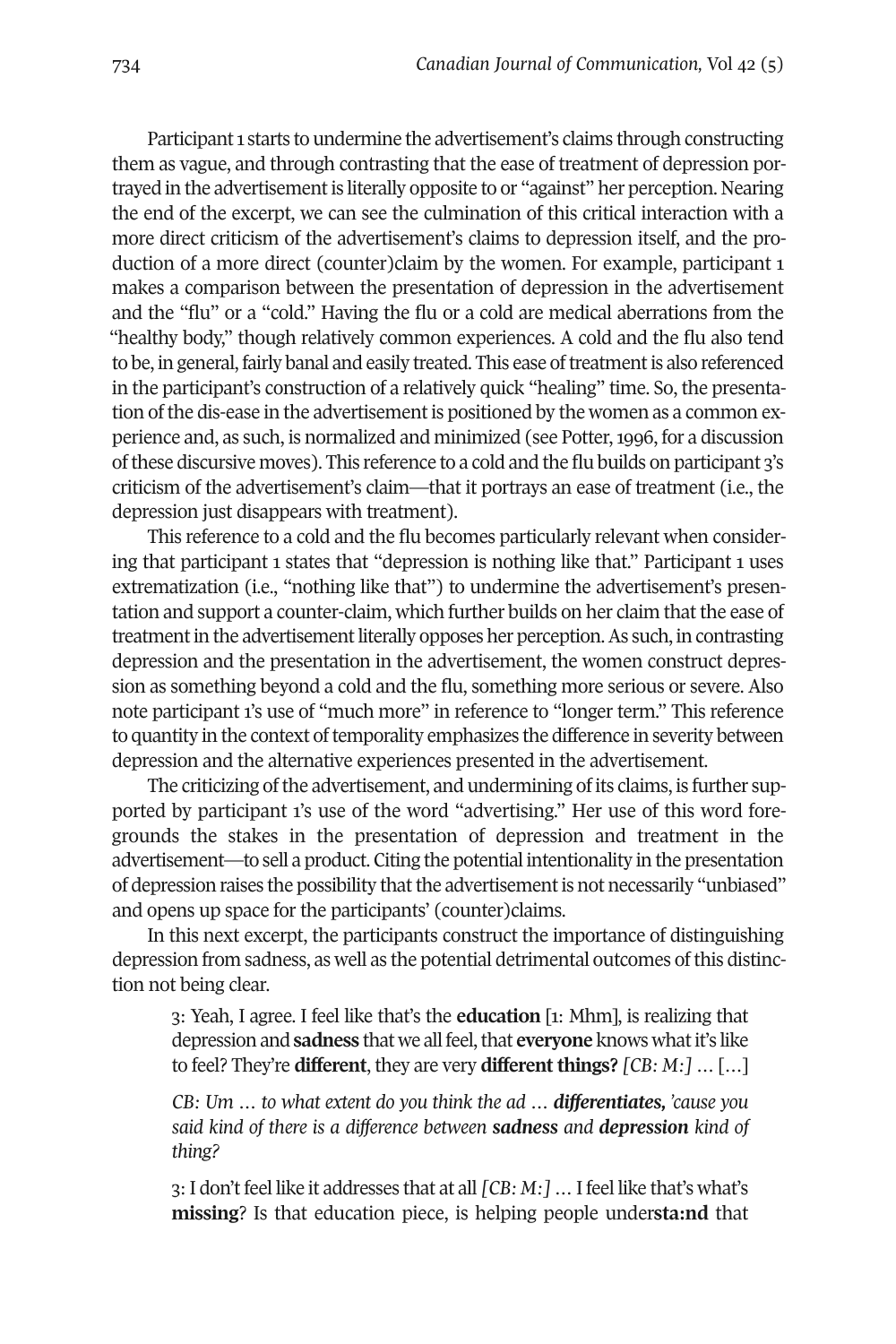there's a difference, and because I th— I … I don't know, again, I am kind of being opinionated ((general laugh)), sorry, but I feel like people will **ra**tionalize to themselves? that this is just sadness, and I should just be able to get over this, and then, when the day that they **can't** get out of **bed** because it's de**bilitating**, that's when all of a sudden, you know, oh my god, I can't get out of **bed**, I'm stuck, or someone **finds** them at home and they haven't been out of bed for two **weeks**, you know, like, and I feel like some of that's **harmful**? Some of the **mind**sets that are **perpetuated** by something like this? For one thing that it's curable by a **pill**, and for another that it's something we all go through, so just … you know,I don't know … find your way **through** it, or,I don't know…I don't know ifI am making sense, or just  $=$ 

1: = Yeah, cause they don't really explain, like, they are like, depression **hurts**, but they don't really explain like what depression would **be** [3: Right], like, I almost want to say clinical **definition**, or like [3: That might help ((laughs))], yeah, like this is kind of **normal**,this **isn't**[3: Mhm]. Like, if you feel **sa::d**, every **day**, you know, and you don't know **why**, that would be more in line with depression than jus:t run-of-the-mill **sadness**. Usually because with **sadness** you have **reason**, where **depression** can be just  $\ldots$  just because = [3 Cymbalta]

The claims to depression in the advertisement are collaboratively undermined by the participants through their arguments about how the advertisement falls short. This collaboration, in the form of agreeing with and elaborating on each other's claims, strengthens the participants' claims. The participants make direct claims to how the advertisements do not make a clear distinction between mental illness and "normal." Additionally, some participants, such as participant 1, use extrematization (e.g., "at all") to emphasize that the advertisement falls short in its presentation of depression.

Furthermore, the presentation in the advertisement is associated, by the participants, with a minimized and normalized experience (i.e., sadness), which they contrast with depression. For example, sadness, beyond being a normalized experience itself, is referred to, by participant 1, as "just run-of-the-mill." "Just" works to downplay or minimize sadness relative to depression, as well as abnormalize depression through contrast. Participant 3 continually makes reference to there being a "clear" difference between depression and sadness, adding strength to participant 1's claims through elaboration and consensus. This difference is also highlighted through the participants' tonal emphasis, direct stating of difference, and specification of the portrayal as "very" different from depression. Through their claiming that the advertisement does not make this distinction clear and constructing individuals who do not acknowledge it as lacking education, the credibility of the advertisement is questioned in a way that allows space for the women to stake their own (counter)claims to depression.

Through the women's juxtaposition of depression with sadness that "we all feel," it can be assumed that they are positioning depression as *not* something we all feel (i.e., as abnormal). Emphasizing that depression is not universally or commonly experienced draws attention to the severity (through rarity) of depression. Further,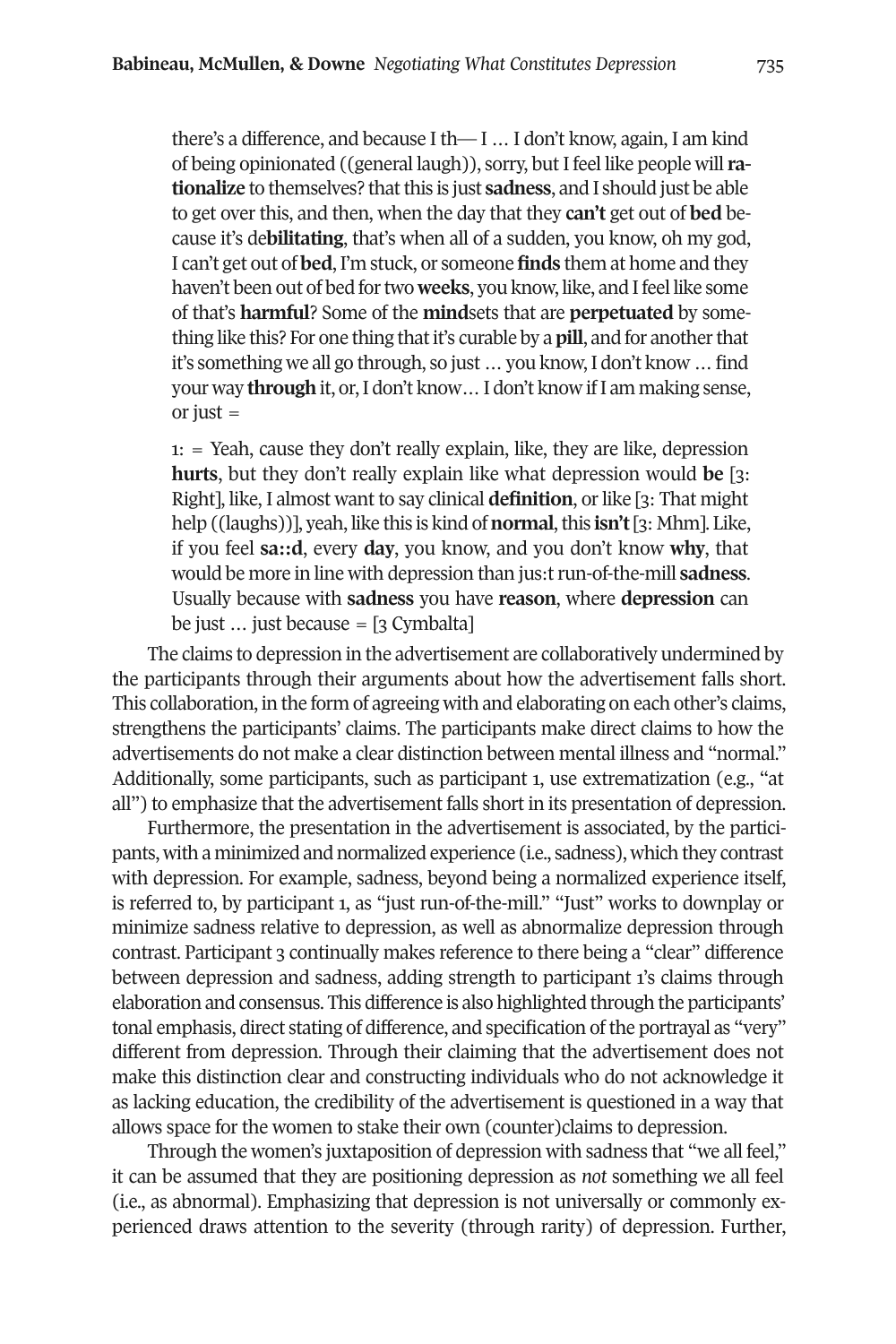through attempting to articulate the difference between sadness and depression, participant 1 cautiously (e.g., through the use of hedges such as "almost," "kind of") relies on a medical association ("clinical definition"), which works to support her claims; invoking medical terminology strengthens her (counter)claims, which include reiterating depression as serious.

*Caution in the defence of claims: The introduction of ambiguity* Although a logical extension of the above analyses might consist of determining the women's joint definition of "depression" and "normal," the participants often leave these categories relatively "blurry" and "open," despite staking claims to them. Structurally, various forms of hedging and vagueness introduce ambiguity into the conversations. For example, the first-person singularis often used by participants in a way that leaves the categories open to alternative accounts. Further, uncertainty is introduced by the women through hesitation, vague statements, and the use of "I don't know." In addition, notions of degrees of severity, types of depression, and a comparison between depression and alternative experiences, for example, allow the participants to acknowledge alternative accounts as depression, while simultaneously reclaiming depression as severe, serious, and uncommon. For example, in emphasizing the severity of depression, there is a risk that milder experiences could be excluded from the category of depression. But if one constructs a distinction between mild and severe depression, there is less risk that "mild" experiences will be excluded from depression. At the same time, it should be recognized that these types of claims, though allowing an acknowledgement of "milder" experiences as depression, could downplay and trivialize some depression (i.e., constructing some depression as less serious or severe).

In this next excerpt the participant employs subtle notions of degrees of severity of depression by contrasting the presentation in the advertisement with more "profound" depression.

3: Um … it was too: **simple** to me for— to be connected to the people that I know *[CB: Mm]* that have dealt with depression. Um ... and I mean, I—I—the—obviously there is different … **levels** probably, of depression as well, but *[CB: Mm]* somebody … like, whenever I have been around someone who has been **profo:u:ndly** depressed, they can't … I mean, they— I don't even think that would **register** as a— it's like— it's all-consuming, it is not like it is something that is separate really, it is just *[CB: Mm]* "This is who I am, this is … this is the way it is, this is my **reality** right **now**," so I don't **know** that, like I said again, I feel like it would be– it is an easier thing for someone to understand that is **not** depressed? if you look at it that way *[CB: Mm]* um … I don't know [6 Zoloft]

While the participant reclaims depression as something serious and "profound" (contrasted with the presentation in the advertisement), she does so without completely rejecting the existence of experiences of depression that might be less severe or "simpler," or that might match the construction within the advertisement. For example, though the participant notes that the presentation within the advertisement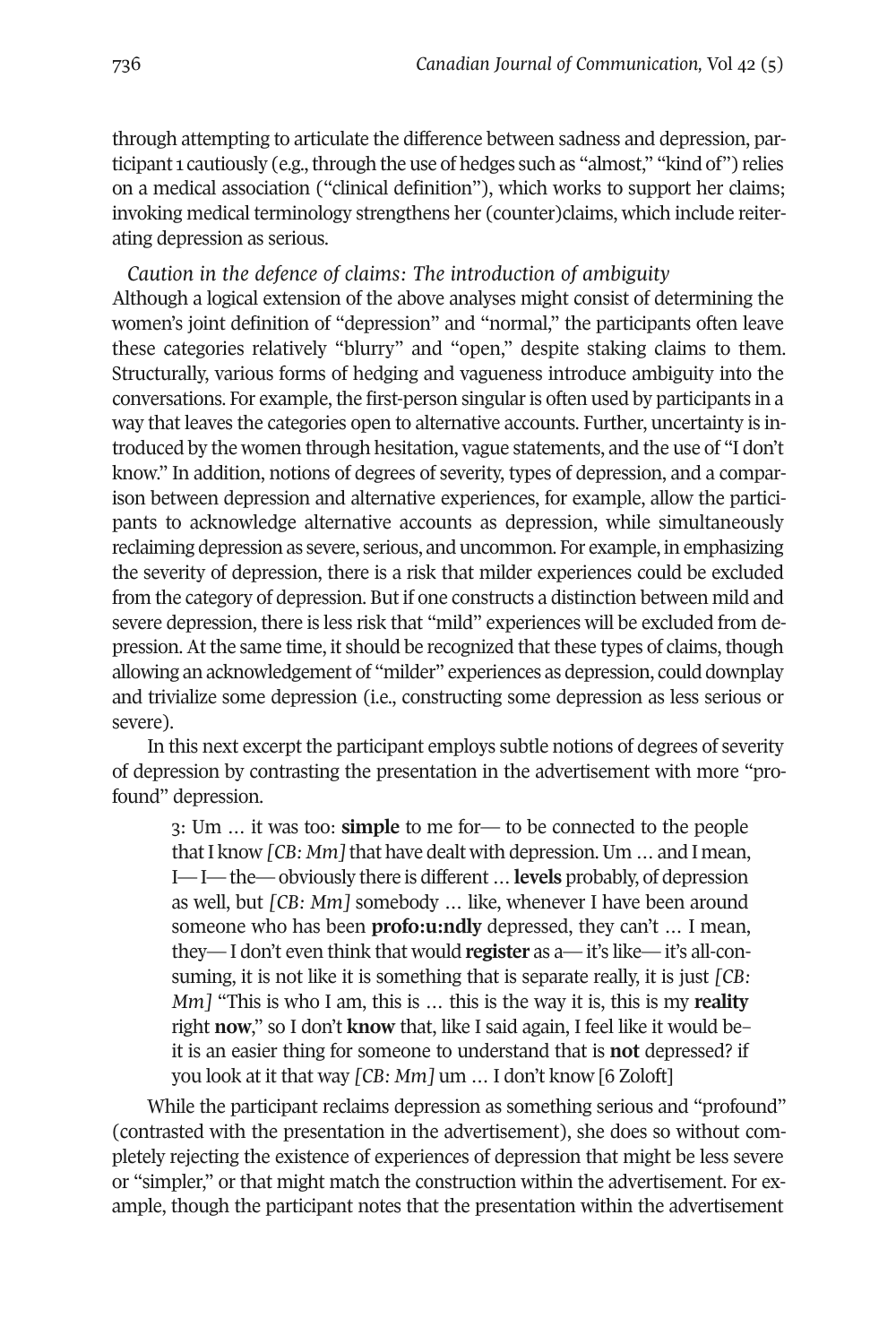is "too simple," and "wouldn't register" with people she knows who have depression, opening up the presentation to being positioned as not depression, she states, "Obviously there is different … **levels** probably, of depression." This reference to the possibility of "levels" of depression works to leave open the potential acknowledgement of a "simpler" or less "profound" experience of depression as still being depression, though the participant seems to simultaneously criticize this form of depression (bordering on refuting the advertisement's portrayal of depression). As such, this reference to degrees of severity works to introduce vagueness about what depression is and whether the portrayal in the advertisement can be considered depression.

Further, the positioning of "knowledge" as being obtained through close experience with depression leaves open the category of depression to alternative interpretations and also provides category entitlement (see Potter,1996). For example, in noting "whenever I have been around," the participant leaves space open for her experience with depression to not fully encompass depression. For example, perhaps people she knows with depression are different when she is not around them. At the same time, this use of vagueness introduces a space for alternative claims to depression to be acknowledged without her claim to depression necessarily being undermined completely. Further, herreference to close personal experience with depression provides a defence of her claims to depression through the mobilization of category entitlement. For example, people who have personal experience with depression, even if not having been depressed themselves, can be seen as more entitled to make claims to depression, since they are not speaking from a complete lack of experience.

#### **Discussion**

The women's generally critical tone in their engagement with these DTC advertisements is consistent with literature indicating that consumers can be active, skeptical viewers of such ads (Alperstein, 2014; Arney et al., 2013; Bell et al., 2010; Joseph et al., 2008). In addition, it is also quite likely that this critical tone was, in part, a product of ourrecruitment strategy and our method of data generation. For example, Alperstein (2014) found that "young adults" (those between 18 and 24 years of age) generally "hold decidedly negative attitudes" (p. 242) toward this category of advertising. Although most individuals in our sample fell outside this age range, over half were under the age of 30. In addition, focus groups are a context in which participants often take up and refute each other's positions; so it is perhaps not surprising that the participants fashioned arguments, some of which were critical of the advertisements.

As we have shown in our analysis, the women's engagement with the advertisements demonstrates an implied threat to both normal and depression within the advertisements, as well as a potential tension in the discourses surrounding mental illness. Further, though there has been discussion within academia about how these advertisements medicalize experience and therefore expand categories of illness into areas that could be considered "normal" (see Arney et al., 2014), the presentresearch brings to light how the advertisements can be interacted with as if they also threaten the category of depression (i.e., through trivializing it). This notion of the advertisements potentially "threatening" depression is indirectly supported by researchers who have indicated that exposure to some antidepressant advertisements has been associ-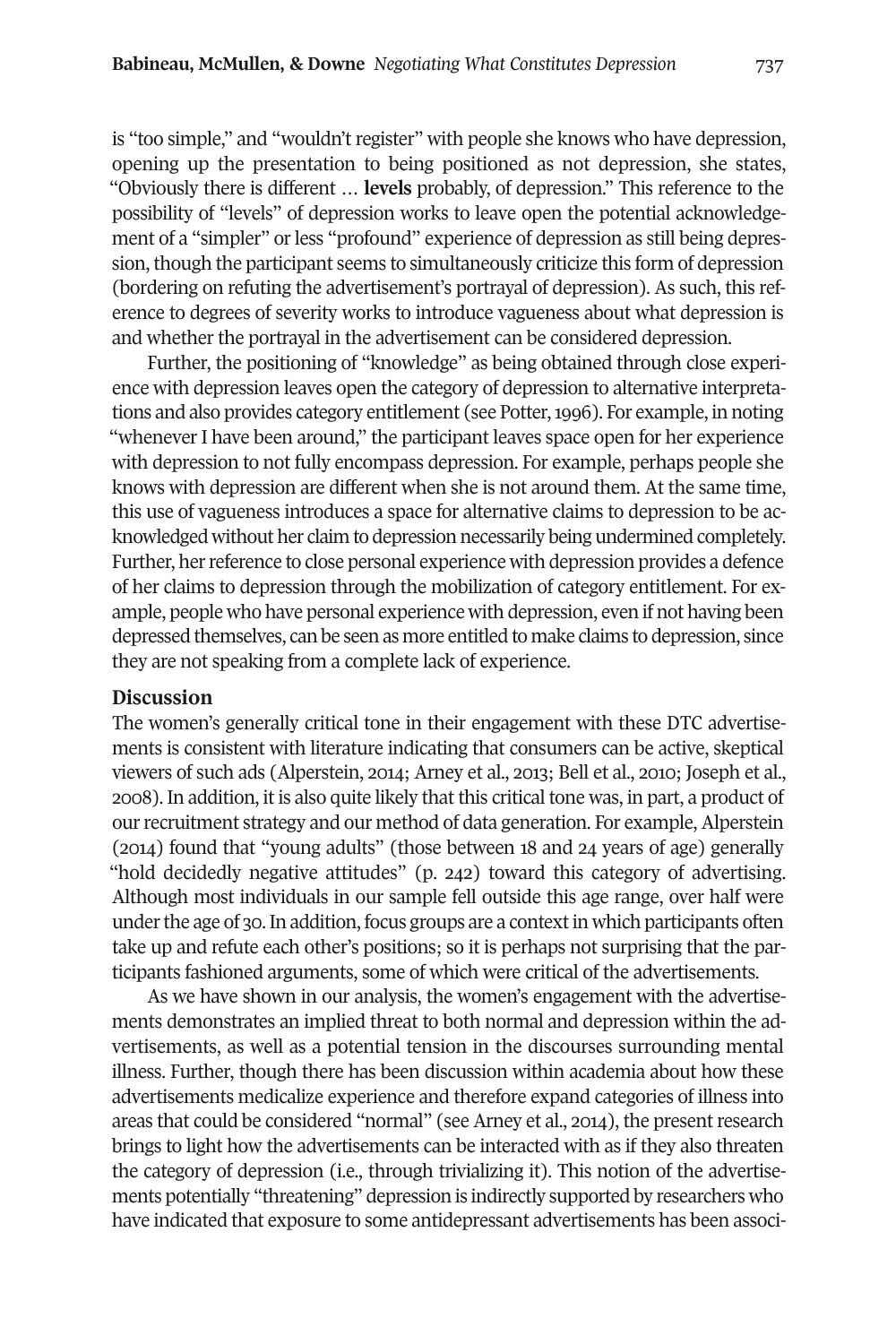ated with greater stigma of mental illness among the public (Corrigan et al., 2014). Some of the specific stigma-supporting attitudes that individuals endorsed included being more likely to support social avoidance of individuals with a mental illness, and to position them as dangerous. Although Corrigan and colleagues (2014) did not explicitly discuss trivialization, ourresearch indicates thattrivialization might also be an important concept to consider when exploring why or how interacting with these advertisements might contribute toward the stigmatizing of mental illness among members of the public. At the same time, Corrigan and colleagues (2014) found that exposure was associated with improved perceptions of people with a mental illness when those who were exposed to the advertisements reported having a mental illness (Corrigan et al., 2014). Through considering the past and present diagnostic status of our participants, we might have further nuanced our analysis.

#### *Reclaiming normal*

The women's specific reclaiming of normal could demonstrate the accessibility of discourses of medicalization (e.g., Arney et al., 2014; Conrad,1992; Moynihan et al., 2002, 2008).Given that notions of medicalization have entered public discourse (Arney et al., 2014; Conrad, 1992, 2005; Moynihan et al., 2002, 2008), it is not surprising that the women would invoke this talk when engaging with the advertisements. Further, as medicalization can be positioned as a form of social control (Conrad, 1992), resistance to the advertisements' medicalizing claims can also work to resist broadening social control, particularly by the pharmaceutical industry and biomedicine in general.

At the same time, the women walked a fine line between reclaiming normal and minimizing experiences of depression. For example, through indicating that the advertisements were portraying normal experiences, the women opened themselves up to accusations that they were trivializing or minimizing others' experiences of depression that fit the advertisements' portrayals. This risk can be seen in some of the women's defensive talk while reclaiming normal and in their use of hedging. Antistigma campaigns in Canada emphasize the importance of not trivializing depression (see Canadian Mental Health Association, 2015, and Pathstone Mental Health, 2014, for examples of anti-stigma campaigns in Canada). As such, the women's talk, including their potential resistance to medicalization, could be problematic from the perspective of anti-stigma talk. Further, the potential negative positioning of the speaker, should she be noted as using stigma talk, could bring into question her claims and open them up to criticism or refutation.

#### *Reclaiming depression*

There might also be a link between the women's reclaiming of depression and discourses of medicalization, though with a different focus than in the context of reclaiming normal. Specifically, the medicalization within the advertisements (see Arney et al., 2014; Conrad, 1992, 2005) might threaten to trivialize depression. Arguments related to medicalization position the advertisements as expanding the category of mental illness, which arguably invites more individuals to associate their experiences with the illness (see Arney et al., 2014; Conrad, 1992; Moynihan et al., 2002, 2008). Although some scholars speculate that normalizing mental illness could be associated with less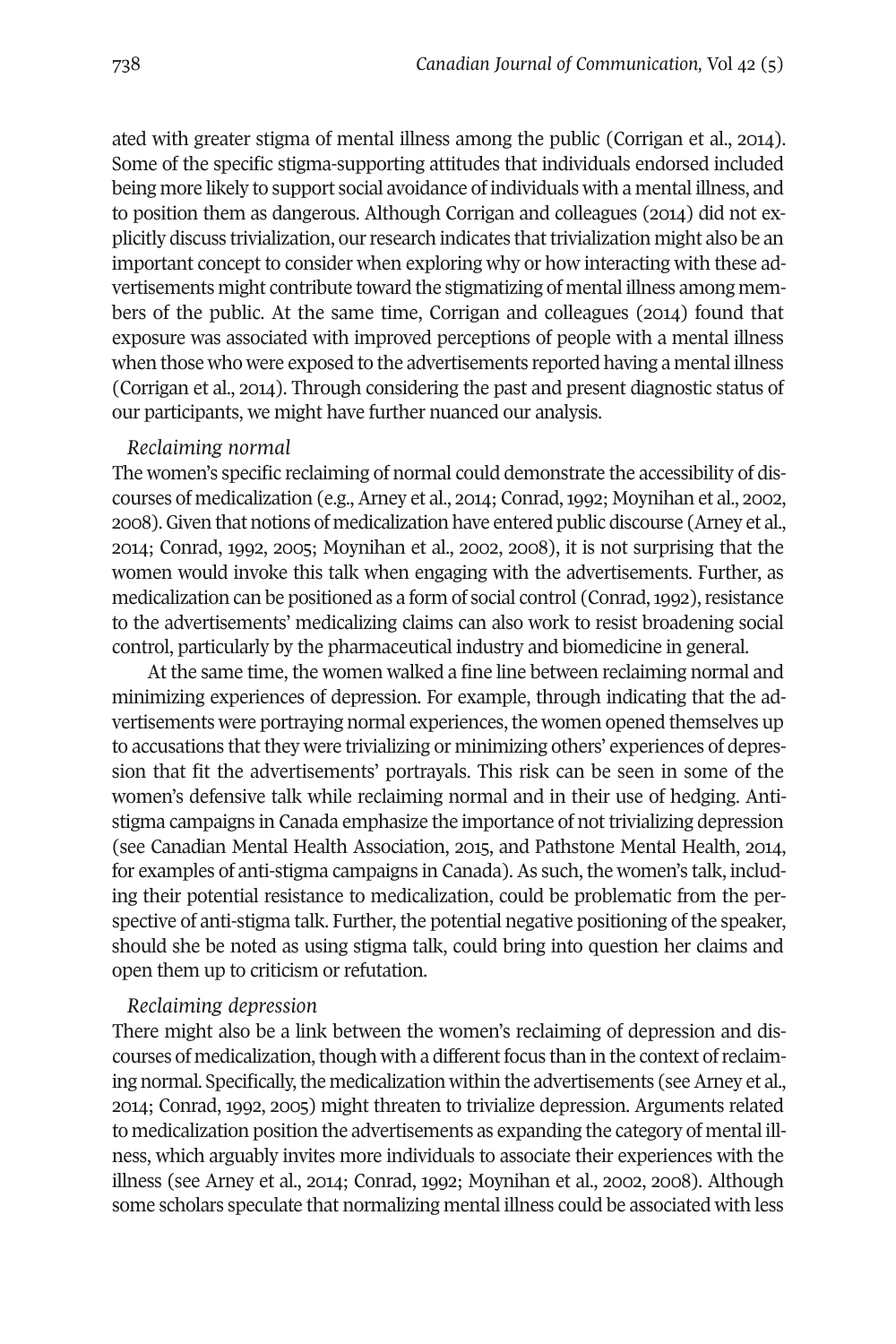stigma (see Ball et al., 2014), the women's talk indicates how expanding this category could threaten to trivialize depression by lowering the threshold of severity for what constitutes depression, and making diagnoses of depression more common and perhaps subject to charges of questionable validity. This notion of a threat to depression is clarified and poignantly reflected in the following quote from the popular autobiography of a woman's experience with depression, *Prozac Nation* (Wurtzel,1995). In the epilogue of the autobiography, Wurtzel (1995) stated,

I can't get away from some sense that after years of trying to get people to take depression seriously ... now it has gone beyond the point of recognition as a real problem to become something that appears totally trivial. … Every so often, I find myself with the urge to make sure people know that ... I am a real sicko, a depressive of a much higher order than all these happy-pill poppers with their low-level sorrow. (pp. 341–342)

Returning to a Canadian context, the women's defending against the risk of trivialization and minimization of depression is in line with some messages in anti-stigma campaigns related to mental illness in Canada, which emphasize avoiding trivializing mental illness (see Bell Canada, 2015; Canadian Mental Health Association, 2015; Pathstone Mental Health, 2014). We do not intend to imply that the women were referencing or had viewed the specific campaigns we highlighted, but do want to suggest parallels in how the women engaged with the medicalizing claims within the advertisements and some anti-stigma talk about mental illness in Canada.

*Caution in the defence of claims: The introduction of ambiguity*

This discursive pattern provides evidence of uncertainties surrounding what constitutes mental illness. For example, in light of the availability of medicalizing discourses (see Conrad, 1992; Moynihan et al., 2002, 2008), the line between mental health and illness can be relatively ambiguous and fluid. For example, the word "depression" can be used as both a signifier for everyday experiences of being "down" and as shorthand for major depressive disorder (McMullen & Conway, 2002). This ambiguity also reflects the risky discursive moves the women were making (i.e., possibly being seen as minimizing or trivializing depression while reclaiming normal and depression).

#### **Future directions**

We chose to use the three DTC antidepressant advertisements in this study based, to some extent, on availability. It will be important to explore whether women interact in a similar fashion with other antidepressant advertisements, including those currently being aired. Further, we know very little about how men, either in all-men or mixed-gender focus groups, might negotiate what constitutes depression in these advertisements.

We also recommend undertaking a similar project in which information related to the participants' experience(s) with and views of depression and its treatment, as well as their familiarity with advertisements for antidepressants, is collected and considered. It is quite possible that people might interact differently with such advertisements depending on such experience(s) (see An et al., 2009). Within our focus groups, a few participants informally made evident that they had close experiences with de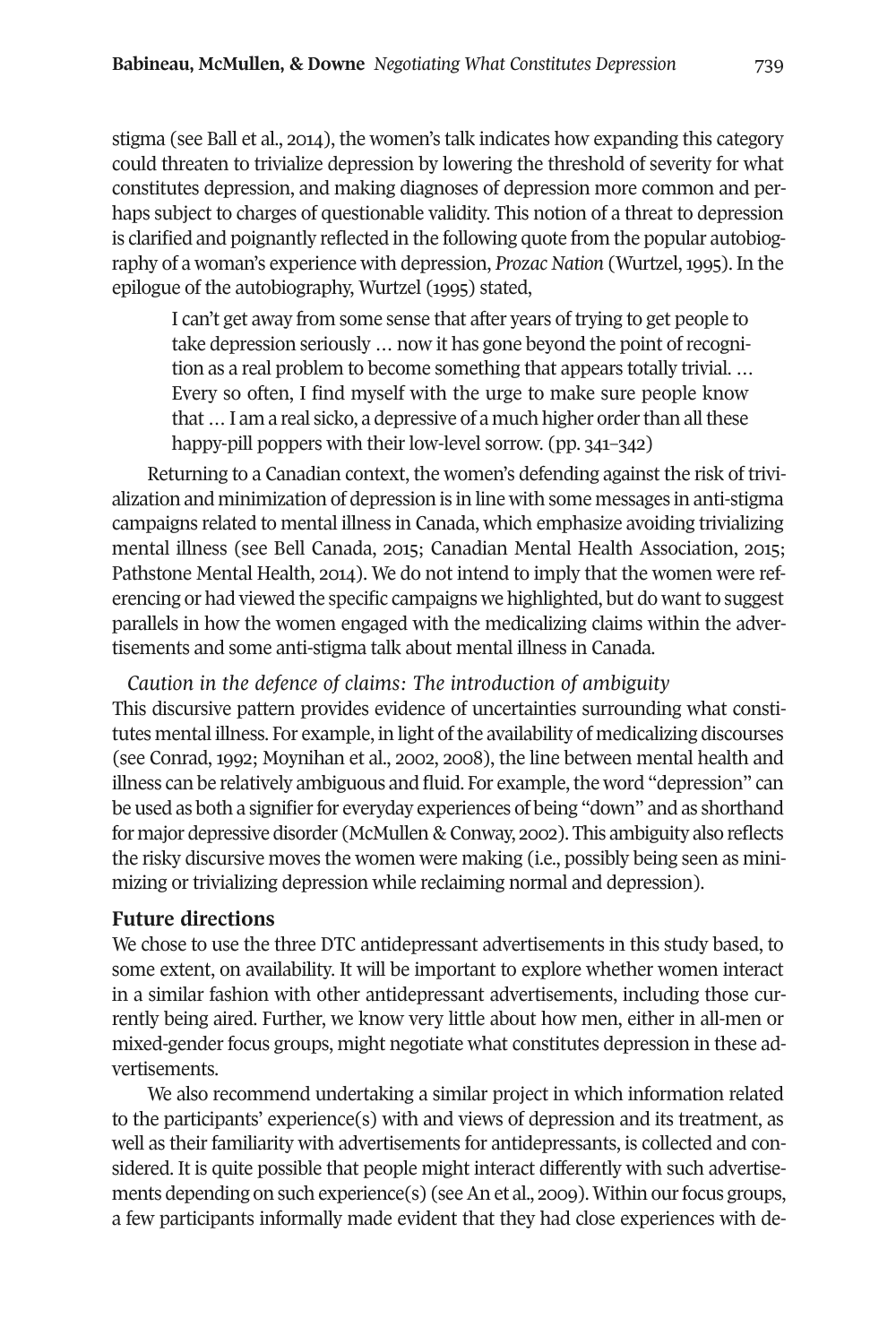pression and treatment. For example, they talked about knowing someone who had depression, having had depression themselves, or having taken antidepressants. Based on this participant information, and the evidence from the literature that experience with depression might interact with the impact of DTC antidepressant advertisements (An et al., 2009), it is possible that our focus group conversations were shaped, in part, by these experiences.

Similarly, we did not ask participants about their exposure to DTC drug advertisements. Previous research has shown that those who have more exposure to these types of advertisements view the use of antidepressants more positively (An et al., 2009). As such, level of exposure might be implicated in how the women in this study interacted with the advertisements. Future research might benefit from inquiring about level of experience with the advertisements in orderto further contextualize how participants interact with and make meaning of them.

#### **Acknowledgements**

We would like to acknowledge the contributions of the women who volunteered to participate in this study. CB's work on this research was facilitated by a CIHR Frederick Banting and Charles Best Canadian Graduate Scholarship.

#### **References**

- Alperstein, Neil M. (2014). Awareness of and attitudes towards direct-to-consumer prescription drug advertising among young adults. *Health Marketing Quarterly, 31,* 231–245. doi: 10.1080 /07359683.2014.936291
- An, Soontae, Jin, Hyun S., & Brown, Jane D. (2009). Direct-to-consumer antidepressant ads and young adults' beliefs about depression. *Health Marketing Quarterly, 26,* 259–278. doi: 10.1080/07359680903303981
- An, Soontae, & Kang, Hannah. (2011). Stigma-reducing components in direct-to-consumer prescription ads: Onset controllability, offset controllability, and recategorization. *Health Communication, 26,* 468–478. doi: 10.1080/10410236.2011.554169
- Angermeyer, Matthias C., Holzinger, Anita, Carta, Mauro G., & Schomerus, Georg. (2011). Biogenetic explanations and public acceptance of mental illness: Systematic review of population studies. *British Journal of Psychiatry, 199,* 367–372. doi: 10.1192/bjp.bp.110.085563
- Arney, Jennifer, & Menjivar, Cecilia. (2014). Disease mongering in direct-to-consumer advertising and the expansion of the antidepressant market. *Sociological Inquiry, 84,* 519–544. doi: 10.1111/soin.12062
- Arney, Jennifer, Street, Richard L. Jr., & Naik, Aanand D. (2013). Consumers' various and surprising responses to direct-to-consumer advertisements in magazine print. *Patient Preference and Adherence, 7*, 95–102.
- Ball, Jennifer G., Liang, Angie, & Lee, Wei-Na. (2014). Potential for stigma reduction through directto-consumer prescription drug advertising: An exploratory content analysis of television commercials. *Journal of Current Issues & Research in Advertising, 35,* 190–208. doi: 10.1080 /10641734.2014.900289
- Bell, Robert A., Taylor, Laramie D., & Kravitz, Richard L. (2010). Do antidepressant advertisements educate consumers and promote communication between patients with depression and their physicians? *Patient Education and Counselling, 81,* 245–250. doi: 10.1016/j.pec.2010 .01.014
- Bell Canada. (2015). *5 simple ways to help end the stigma around mental illness.* URL: http://letstalk [.bell.ca/en/news/52/bell-lets-talk-the-5-simple-ways-to-help-fight-the-stigma-around-men](http://doi.org/10.1080/07359683.2014.936291)tal-illness [April 20, 2015].
- Brownfield, Erica D., Bernhardt, Jay M., Phan, Jennifer L., Williams, Mark V., & Parker, Ruth M. (2013). Direct-to-consumer drug advertisements on network television: An exploration of quantity,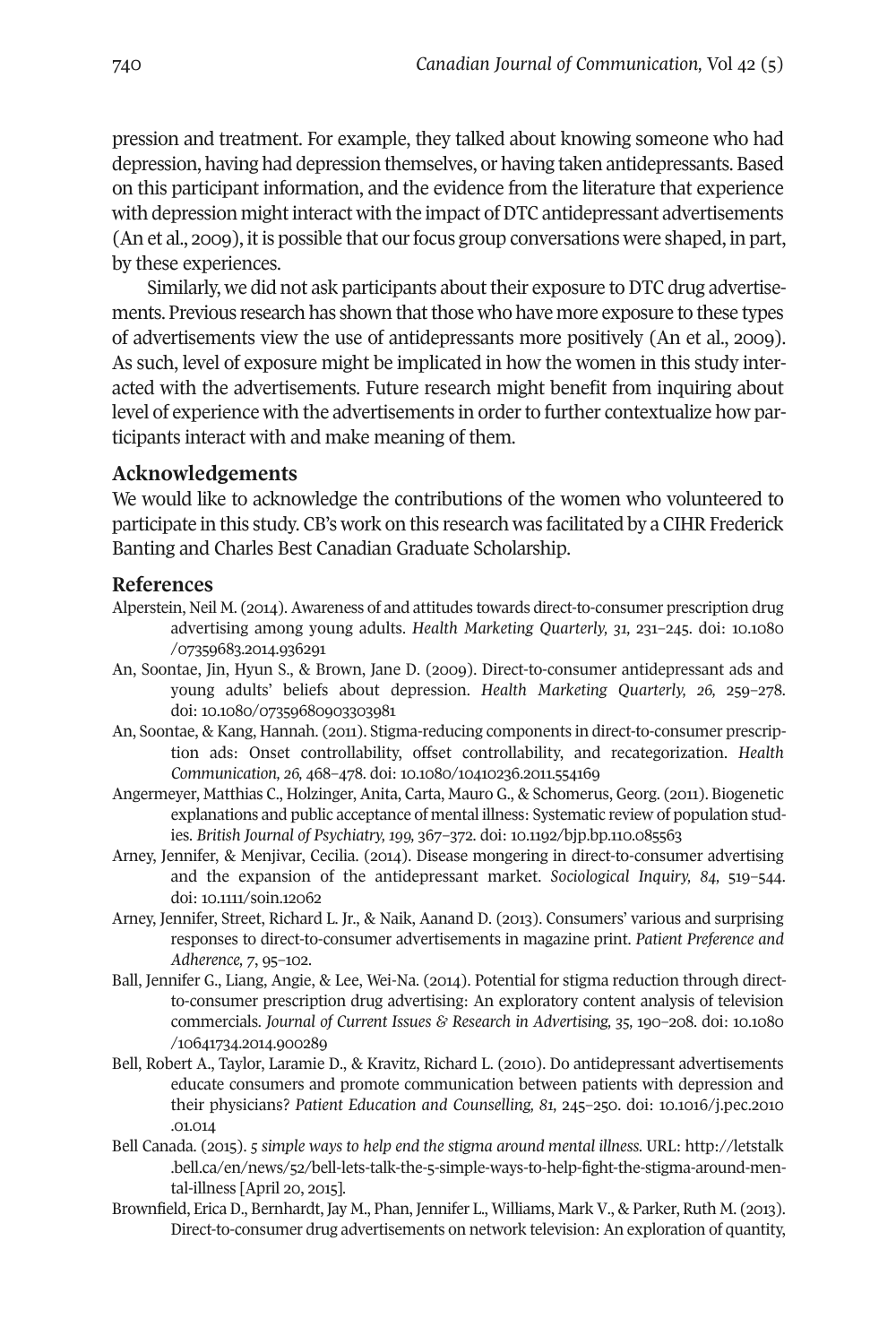frequency, and placement. *Journal of Health Communication: International Perspectives, 9,* 491–497. doi: 10.1080/10810730490523115

Burr, Vivien. (1995). *An introduction to social constructionism*. London: Routledge.

- Canadian Mental Health Association. (2015). *Stigma and discrimination.* URL http://ontario.cmha.ca /documents/stigma-and-discrimination/ [April 20, 2015].
- Conrad, Peter. (1992). Medicalization and social control. *Annual Review of Sociology, 18,* 209–232.
- Conrad, Peter. (2005). The shifting engines of medicalization. *Journal of Health and Social Behavior, 46,* 3–14.
- Corrigan, Patrick W., Kosyluk, Kristin A., Fokuo, J. Konadu, & Park, Jin H. (2014). How does direct to consumer advertising affect the stigma of mental illness? *Community Mental Health Journal, 50,* 792–799. doi: 10.1007/s10597-014-9698-7
- Greenslit, Nathan P., & Kaptchuk, Ted J. (2012). Antidepressants and advertising: Psychopharmaceuticals in crisis. *Yale Journal of Biology and Medicine, 85,* 153–158.
- Grow, Jean M., Park, Jin S., & Han, Xiaoqi. (2006). 'Your life is waiting!': Symbolic meanings in direct-to-consumer antidepressant advertising. *Journal of Communication Inquiry, 30,*163–188.
- Healy, David. (2006). The latest mania: Selling bipolar disorder. *PloS Medicine, 3*(4), 1–4. doi: 10.1371 /journal.pmed.0030185
- Iizuka, Toshiaki, & Jin, Ginger Z. (2005). The effect of prescription drug advertising on doctor visits. *Journal of Economics and Management Strategy, 14,* 701–727.
- Joseph, Mathew, Spake, Deborah F., & Finney, Zachary. (2008). Consumer attitudes toward pharmaceutical direct-to-consumer advertising: An empirical study and the role of income. *International Journal of Pharmaceutical and Healthcare Marketing, 2,* 117–133. doi: 10.1108 /17506120810887916
- Krueger, Richard A., & Casey, Mary Anne. (2009). *Focus groups: A practical guide for applied research* (4th ed.). Thousand Oaks, CA: Sage.
- Lafrance, Michelle L. (2009). *Women and depression: Recovery and resistance*. New York, NY: Routledge.
- Lock, Margaret. (2012). From genetics to postgenomics and the discovery of the new social body. In M.C. Inhorn & E.A. Wentzell (Eds.), *Medical anthropology at the intersection: Histories, activisms, and futures* (pp. 129–160). Durham, NC: Duke University Press.
- McMullen, Linda M., & Conway, John B. (2002). Conventional metaphors for depression. In S.R. Fussell (Ed.), *Verbal communication of emotions: Interdisciplinary perspectives* (pp. 167–181). Mahwah, NJ: Lawrence Erlbaum Associates.
- Mintzes, Barbara. (2006). Direct-to-consumer advertising of prescription drugs in Canada: What are the public health implications? *Health Council of Canada: Taking the pulse.* URL: [http://www.healthcouncilcanada.ca/rpt\\_det.php?id=160](http://doi.org/10.1080/10810730490523115) [April 20, 2015].
- Mintzes, Barbara, Barer, Morris L., Kravitz, Richard L., Bassett, Ken, Lexchin, Joel, Kazanjian, Arminée, Evans, Robert G., Pan, Richard, & Marion, Stephen A. (2003). How does direct-toconsumer advertising (DTCA) affect prescribing? A survey in primary care environments with and without legal DTCA. *Canadian Medical Association Journal, 169,* 405–412.
- Moynihan, Ray, Doran, Evan, & Henry, David. (2008). Disease mongering is now part of the global health debate. *PLoS Medicine, 5,* e106. doi: 10.1371/journal.pmed.0050106
- Moynihan, Ray, Heath, Iona, & Henry, David. (2002). Selling sickness: The pharmaceutical industry and disease mongering. *British Medical Journal, 324,* 886–890.
- Moynihan, Ray, & Henry, David. (2006). The fight against disease mongering: Generating knowledge for action. *PLoS Medicine, 3,* e191. doi: 10.1371/journal.pmed.0030191
- Park, Jin S., Ju, Ilwoo, & Kim, Kenneth E. (2014). Direct-to-consumer antidepressant advertising and consumers' optimistic bias about the future risk of depression: The moderating role of advertising skepticism. *Health Communication, 29,* 586–597. doi:10.1080/10410236.2013.785318
- Pathstone Mental Health. (2014). *Top 11 myths about mental illness*. URL: http://www.mendthemind .ca/stigma/top-11-myths-about-mental-illness [April 20, 2015].
- Pescosolido, Bernice A., Martin, Jack K., Long, J. Scott, Medina, Tait R., Phelan, Jo C., & Link, Bruce G. (2010). 'A disease like any other'? A decade of change in public reactions to schizophrenia, depression, and alcohol dependence. *American Journal of Psychiatry, 167,* 1321–1330.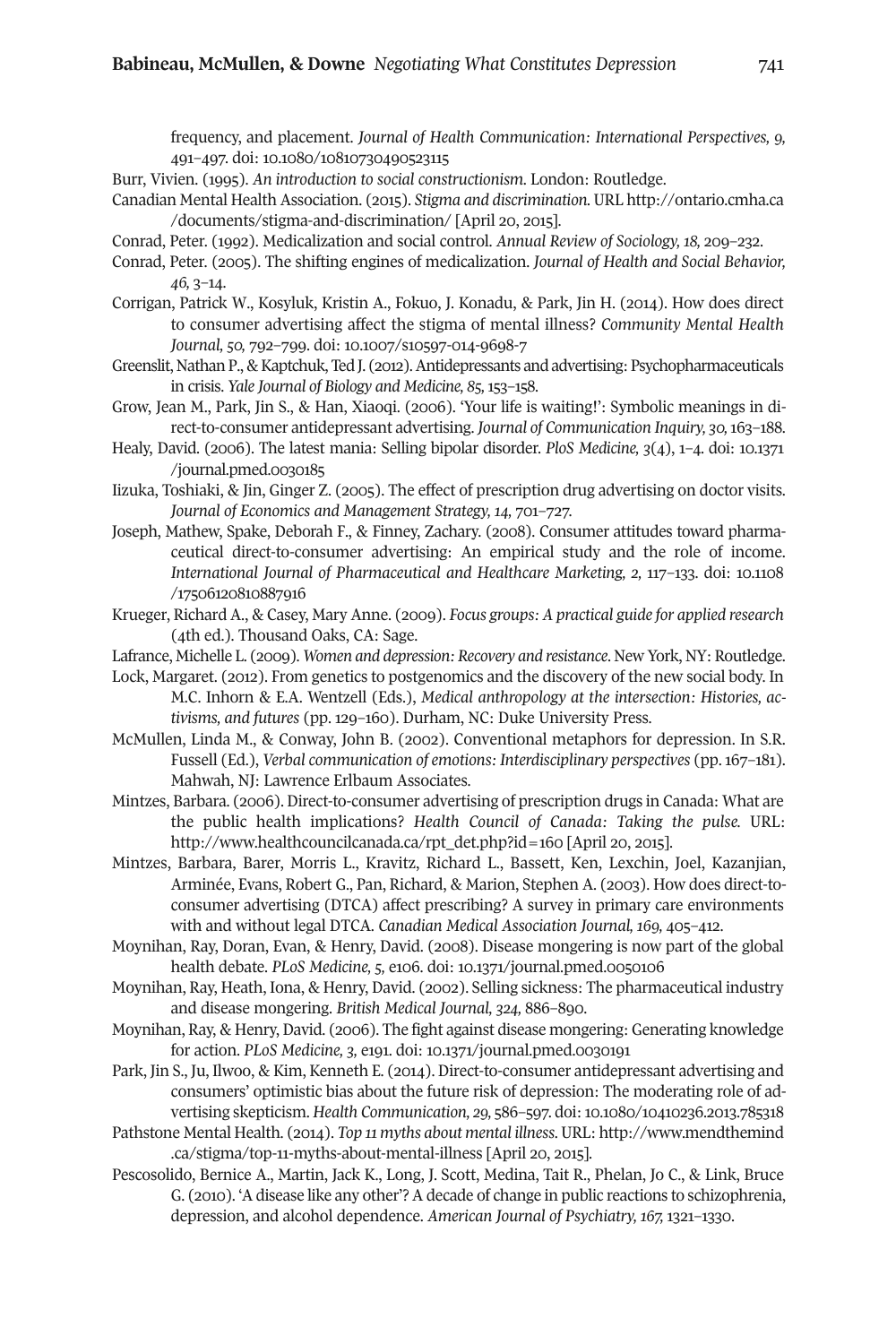- Potter, Jonathan. (1996). *Representing reality: Discourse, rhetoric and social construction*. Thousand Oaks, CA: Sage.
- Potter, Jonathan, & Wetherell, Margaret. (1987). *Discourse and social psychology: Beyond attitudes and behaviour.* London: Sage Publications.
- Pratt, Laura, Brody, Debra J., & Gu, Qiuping. (2011). Antidepressant use in persons aged 12 and over: United States, 2005–2008. *NCHS Data Brief, 76,* 1–8. URL: [http://www.cdc.gov/nchs/data](http://www.cdc.gov/nchs/data/databriefs/db76.pdf) /databriefs/db76.pdf [April 20, 2015].
- Sigurdson, Kristjan J., & McMullen, Linda M. (2013). Talking controversy: Long-term users of antidepressants and the diagnosis of depression. *Qualitative Research in Psychology,10,* 428–444.
- Singh, Tanuja, & Smith, Donnavieve. (2005). Direct-to-consumer prescription drug advertising: A study of consumer attitudes and behavioral intentions. *Journal of Consumer Marketing, 22,* 369–378. doi: 10.1108/07363760510631101
- Wilkinson, Sue. (1998). Focus groups in health research: Exploring the meaning of health and illness. *Journal of Health Psychology, 3,* 329–348. doi: 10.1177/135910539800300304
- Wood, Kelly S., & Cronley, Maria L. (2014). Then and now: Examining how consumer communication and attitudes of direct-to-consumer pharmaceutical advertising have changed in the last decade. *Health Communication, 29,* 814–825. doi: 10.1080/10410236.2013.803437
- Wood, Linda A., & Kroger, Rolf O. (2000). *Doing discourse analysis: Methods for studying action in talk and text*. Thousand Oaks, CA: Sage.
- Wurtzel, Elizabeth. (1995). *Prozac nation: Young and depressed in America*. New York, NY: Penguin.